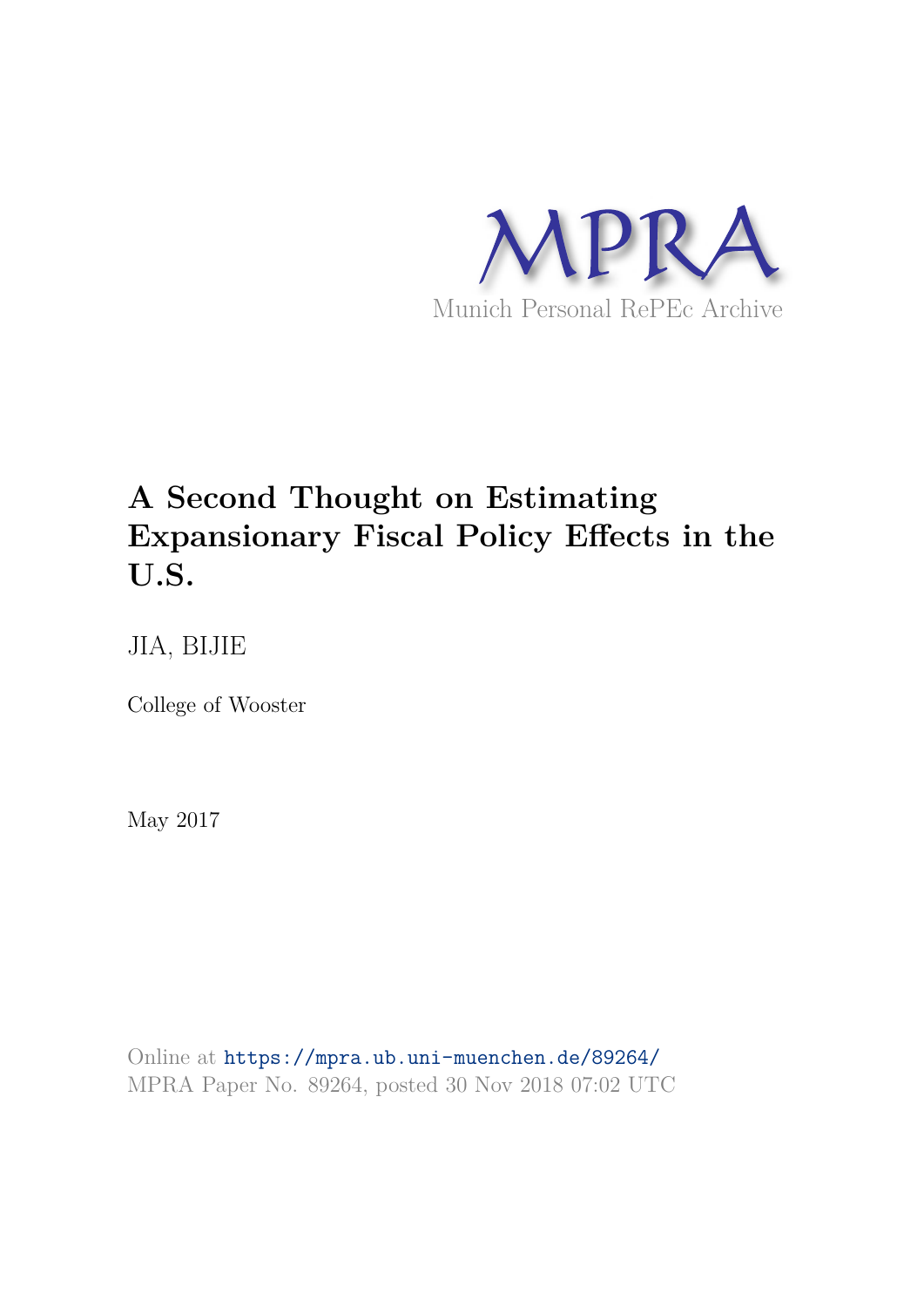# A Second Thought on Estimating Expansionary Fiscal Policy Effects in the U.S.

Bijie Jia<sup>∗</sup> The College of Wooster

September 2018

#### Abstract

This paper revisits mixed findings of the expansionary fiscal spending effect in the U.S. An array of standard Vector-Autoregressive (VAR) models have been implemented to capture inconsistent effects of the fiscal expansion across studies. Findings in this paper consistently reveal that, first, government expenditures often generates less positive influence than government purchases; second, leaving aside the state and local government spending, federal government purchases alone have very limited influence on economy; third, 2007 recession significantly weakened the effectiveness of fiscal expansionary policy thereafter. Following these findings, this paper questions the validity of using government purchases alone to conclude the comprehensive effect of fiscal expansion.

Keywords: Fiscal Expansion; Government Spending; the Great Recession; Vector-Autoregressive Model; Cholesky Decomposition; Impulse Response Function

JEL Classification: E21; E32; E62; H30; H50.

<sup>∗</sup>Department of Economics, 213 Morgan, The College of Wooster, Wooster, OH 33691. Tel: 330-287-1948. Email: bjia@wooster.edu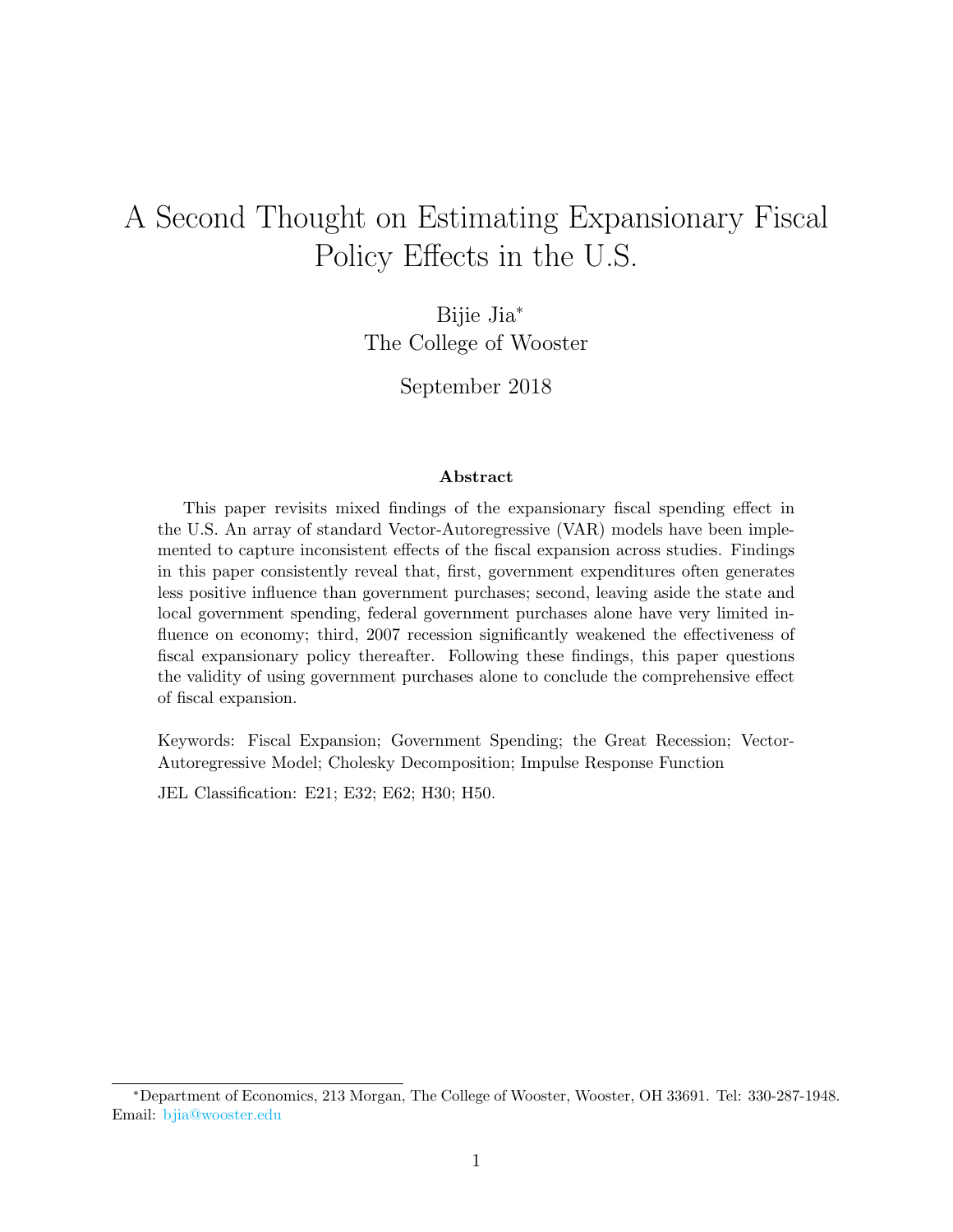# 1 Introduction

The magnitude of expansionary fiscal effects on the economy has long been a heated debate in macroeconomics. After the implementation of the American Recovery and Reinvestment Act (ARRA) in 2009, extensive literature have grappled with this debate. For those studies which are mainly the echoes of the new Keynesian approach, the gist of their arguments are primarily about the positive stimulating effect of the fiscal expansion, such as the work of Rotemberg and Woodford (1992), Devereux, Head, and Laphan (1996), Fatás and Mihov (2001), Blanchard and Perotti (2002), Perotti (2005), Galí, López-Salido, and Vallés (2007). On the contrary, other studies tend to find either limited or negative influences of expansionary fiscal policy, for example, Aiyagari, Chirstiano, and Eichenbaum (1992), Hall (1986), Ramey and Shapiro (1998), Edelberg, Eichenbaum, and Fisher (1999), Burnside, Eichenbaum, and Fisher (2004), Cavallo (2005), Mountford and Uhlig (2009), Ramey (2012), Owyang, Ramey, and Zubairy (2013), and Kim and Jia (2018). In general, estimates of expansionary fiscal effects are quite varied across studies, and a definitive consensus has not been reached thus far.

Regardless of those inconclusive arguments about fiscal expansion effects, this paper questions the validity of using government purchases alone to conclude the comprehensive effect of fiscal expansion. For example, I am wondering if the expanded government purchase alone is an ideal proxy of a stimulating fiscal policy? Then, how does federal purchases and state and local spending affect the economy differently? Also, does the intervention of 2007 recession change the effectiveness of expansionary fiscal policy thereafter?

It's well-known that many papers estimate the fiscal effect by primarily focusing on government purchases—the sum of the government consumption and the gross investment, usually end up with conclusions that the expansionary fiscal policy has positive influence on economic activities, such as output, consumption and real wages (Baxter and King (1993), Fatás and Mihov (2001), Blanchard and Perotti (2002), McGrattan and Ohanian (2008), Hall (2009), Pappa (2009), Monacelli, Perotti and Trigari (2010), Auerbach and Gorodnichenko (2012), Leeper, Traum and Walker (2015), and Fishback and Kachanovskaya (2015)). However, such conclusion suffers two major cursorinesses: first, it omits the influence of expanded transfer payment, which is often an important component of the fiscal stimulus package. For example, Giambattista and Pennings (2017) uncovered that 75 % of the increase in the U.S. government spending during the Great Recession (2007-2009) consisted of transfers; Oh and Reis (2012) find the median share of transfer payments in the increased government spending could be as high as 64% in their sample of countries, including the U.S. Cogan and Taylor (2012) even question how much of government purchase is actually multiplied by expansionary fiscal packages? The second cursoriness is the fact that most government purchases used in previous literatures were including the state and local government purchase, which is not directly injected as the stimulating spending in the national fiscal stimulus package. So even if the expanded state and local government spending often positively affects economic activities, it does not fully guarantee a positive stimulation from the federal purchases.

In this paper, alternative identifications of the fiscal expansion shock have been identified based on a reduced-form VAR model. Following the recursive Cholesky decomposition, I derive impulse responses to different government spending shocks. Simultaneously, I generate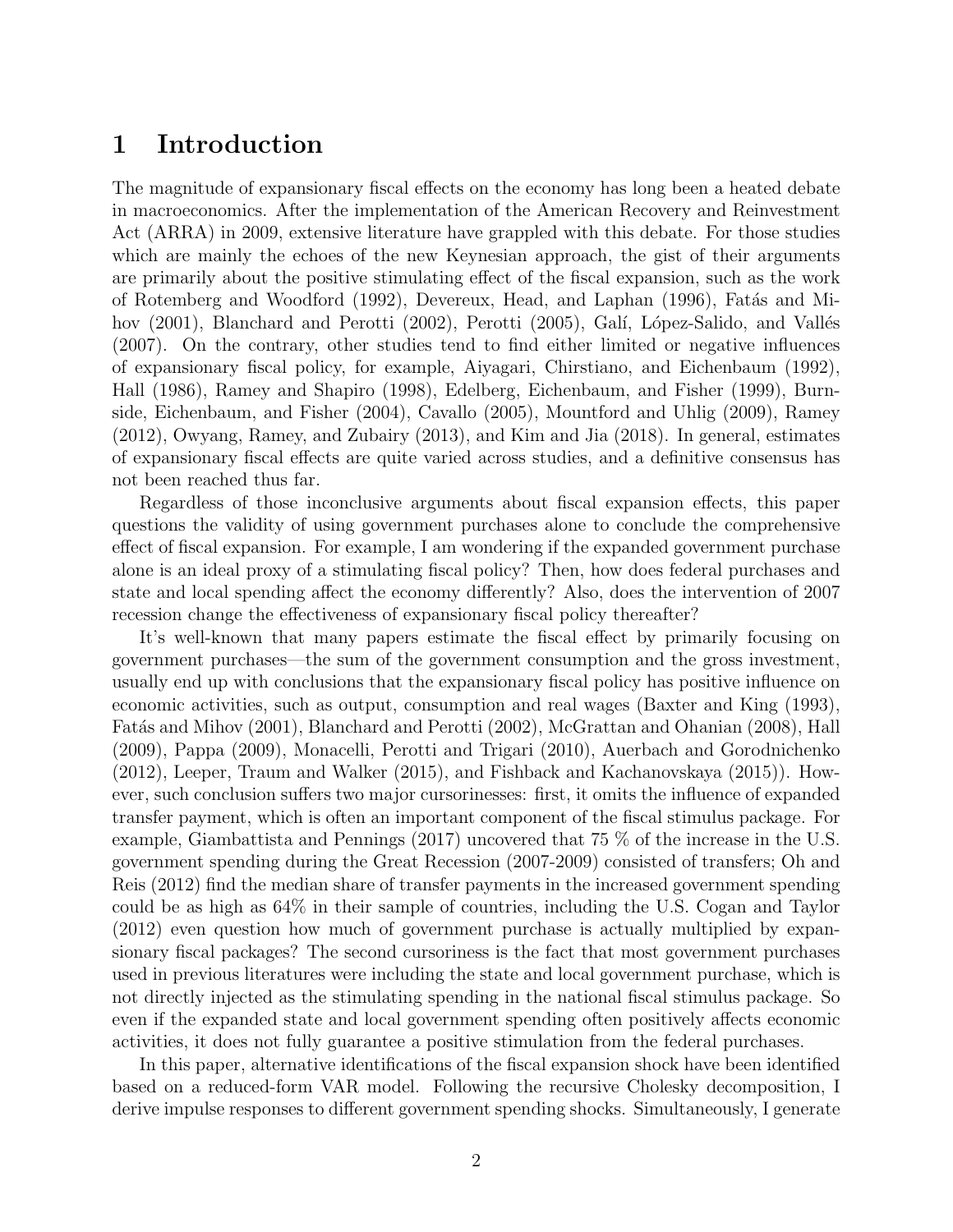such responses within two different sample periods to observe the influence of 2007 recession.

The major contributions of this paper are threefold. First, even if government purchases have more positive influence on economic activities, the completed stimulus package often generates much less positive effect due to the intervention of expanded transfer payments. Second, over 50% of expanded government purchases is made by the state and local government, the federal purchase itself has very limited stimulating effect. Third, with the intervention of the 2007 recession, fiscal expansion effects get significantly weaker in contrast to the pre-crisis period. All findings reinforce the risk of overstating the effect of the expansionary fiscal policy by only focus on the work of government purchases.

The remainder of this paper is organized as follows. Detailed information of the empirical model is provided in Section 2. Data description and the primary findings are discussed in Section 3. In order to comparatively study findings in this paper with those in previous literature, an extensive discussion is developed in Section 4. Finally, Section 5 provides the concluding remark.

# 2 Empirical Model

In order to capture the fiscal expansion shock, a standard Vector Auto-Regressive (VAR) model has been implied. The basic setting of this model is:

$$
\mathbf{x}_t = \mathbf{A}(\mathbf{L})\mathbf{x}_{t-1} + \mathbf{e}_t,\tag{1}
$$

where  $\mathbf{x}_t$  is an  $(n \cdot 1)$  vector containing n variables in the system;  $\mathbf{A}(\mathbf{L})$  is the vector of lag operator polynomials, see equation 2, which includes up to  $p$  lags.  $e_t$  is the vector of reduced form error terms. The coefficient matrix of this VAR is identified by A. The right-hand side of equation 1 includes all predetermined variables, and the error terms are assumed to be serially uncorrelated.

$$
A(L) = \sum_{i=1}^{p} A_i L^i
$$
 (2)

This paper is particularly interested in variables as it's listed below  $1$ :

$$
\mathbf{x}_t = [g_t \ y_t] \ snt_t \ taxrt_t \ ints_t \ mony_t]' \tag{3}
$$

 $g_t$  alternatively denotes different types of government spending: government expenditures<sup>2</sup>, government purchases<sup>3</sup>, transfer payments, and state and local government spending. In which,

#### $Government$  Expenditures = Government Purchases + Transfer Payments

<sup>&</sup>lt;sup>1</sup>The order of variables is subject to the change of government spending type.

<sup>2</sup>The sum of "government purchases" and "transfer payments", or the sum of "federal government expenditures" and "state & local government expenditures".

<sup>&</sup>lt;sup>3</sup>According to the NIPA Guide of the United States, it stands for government consumption expenditures and gross investment, "the measure of government sector final demand, consists of two major components: Current consumption expenditures by general government and gross investment by both general government and government enterprises".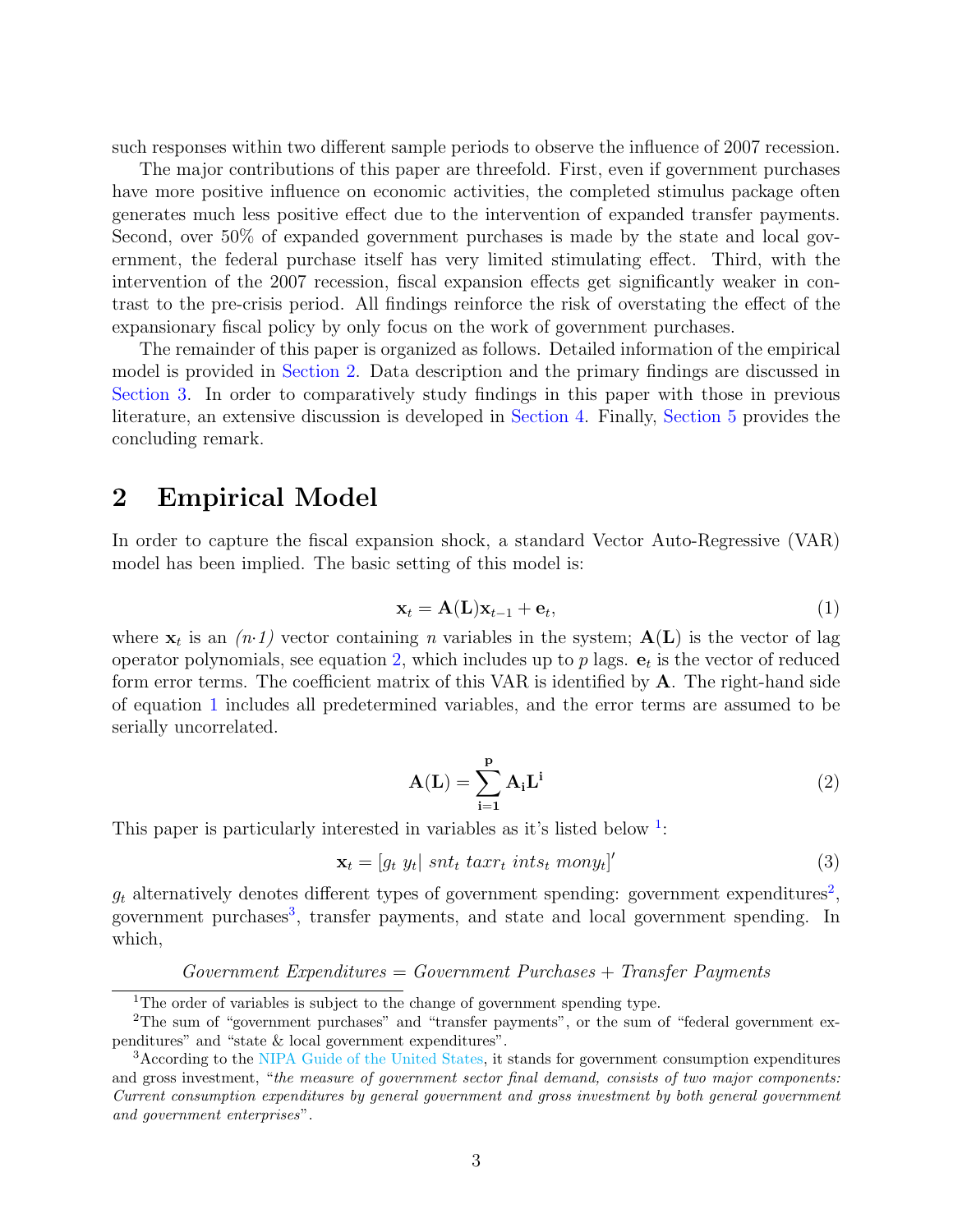and,

## $Government$  Purchases  $= Government$  Consumption Expenditures +Government Gorss Investment

 $y_t$  is a scalar (or vector) of interested variables, such as total GDP  $(rgdp_t)$ , consumption  $(con<sub>t</sub>)$  and investment  $(ivt<sub>t</sub>)$ . The sign "|" denotes the possible ordering shuffle between  $g<sub>t</sub>$ and  $y_t$ . I am trying to incorporate the influence of business cycle into the calibration of the fiscal expansion effect, so  $g_t$  is only ordered first when it does not include the automatic stabilizer<sup>4</sup>, otherwise, it will be ordered after the business cycle variable  $y_t$ . Besides, I have  $snt_t$  denotes a scalar of consumer sentiment index;  $taxr_t$  is the federal government current tax receipts as a share of nominal GDP;  $ints_t$  is the secondary market 3-month treasury bill yield, and  $mony_t$  is the M2 money stock. For the purpose of stationarity, all the data is demeaned and detrended prior to the estimation<sup>5</sup>.

In order to compare the fiscal expansion effect, two  $VAR(p)$  identification schemes have been employed in this paper. The first identification scheme  $(TGDP \ model)$  is employed when the  $y_t$  is defined as total GDP. This setting of model is motivated by Fatás and Mihov (2001), Blanchard and Perotti (2002), Bachmann and Sims (2012), and Corsetti, Meier and Müller (2012a). The second identification scheme ( $CI \ model$ ) focuses on the private sector, similar with Galí, López-Salido and Vallés (2007), Fishback and Kachanovskaya (2010), Ramey (2011, 2012), and Perotti (2014), private consumption  $(con<sub>t</sub>)$  and private investment  $(vvt_t)$  are treated as  $y_t$  in equation 3. For details, please see the equation group below.

$$
TGDP : \mathbf{x}_t = [g_t \text{ } rgh_t] \text{ } snt_t \text{ } taxt_t \text{ } ints_t \text{ } mony_t]'
$$
  
\n
$$
CI : \mathbf{x}_t = [g_t \text{ } con_t \text{ } ivt_t] \text{ } snt_t \text{ } taxt_t \text{ } ints_t \text{ } mony_t]'
$$
\n
$$
(4)
$$

The calibration of equations 4 could capture the contemporaneous influence from the change of business cycle on automatic stabilizers and further generate more realistic impulse responses to the government spending shock. This framework is also applied by previous literatures, such as Kim and Roubini (2008), and Kim and Jia (2018). To clarify the logic, I rewrite the benchmark equation 1 into the format of equation 5. See details below:

$$
\begin{bmatrix} g_t \\ y_t \\ Z_t \end{bmatrix} = \begin{bmatrix} \bar{g}_t \\ \bar{y}_t \\ \bar{Z}_t \end{bmatrix} + \sum_{i=0}^P \begin{bmatrix} a_{11} & a_{12} & a_{13} \\ a_{21} & a_{22} & a_{23} \\ \Gamma_{31} & \Gamma_{32} & \Gamma_{33} \end{bmatrix}^i \begin{bmatrix} e_{g_{t-i}} \\ e_{y_{t-i}} \\ E_{Z_{t-i}} \end{bmatrix}
$$
 (5)

Where  $Z_t$  stands for the vector of control variables,

$$
Z_t = [snt_t \ taxr_t \ ints_t \ mony_t]' \tag{6}
$$

<sup>&</sup>lt;sup>4</sup>In this paper, the primary proxy of automatic stabilizer is the transfer payment, tax is one of the control variables

<sup>&</sup>lt;sup>5</sup>According to Sims and Watson (1990), data in VAR system does not need to be detrended since it might remove important information of the comovements among endogenous variables. However, following the majority view, Enders (2004) points out that the data in VAR should mimic the true data generating, especially if the major purpose is to estimate a structure VAR model.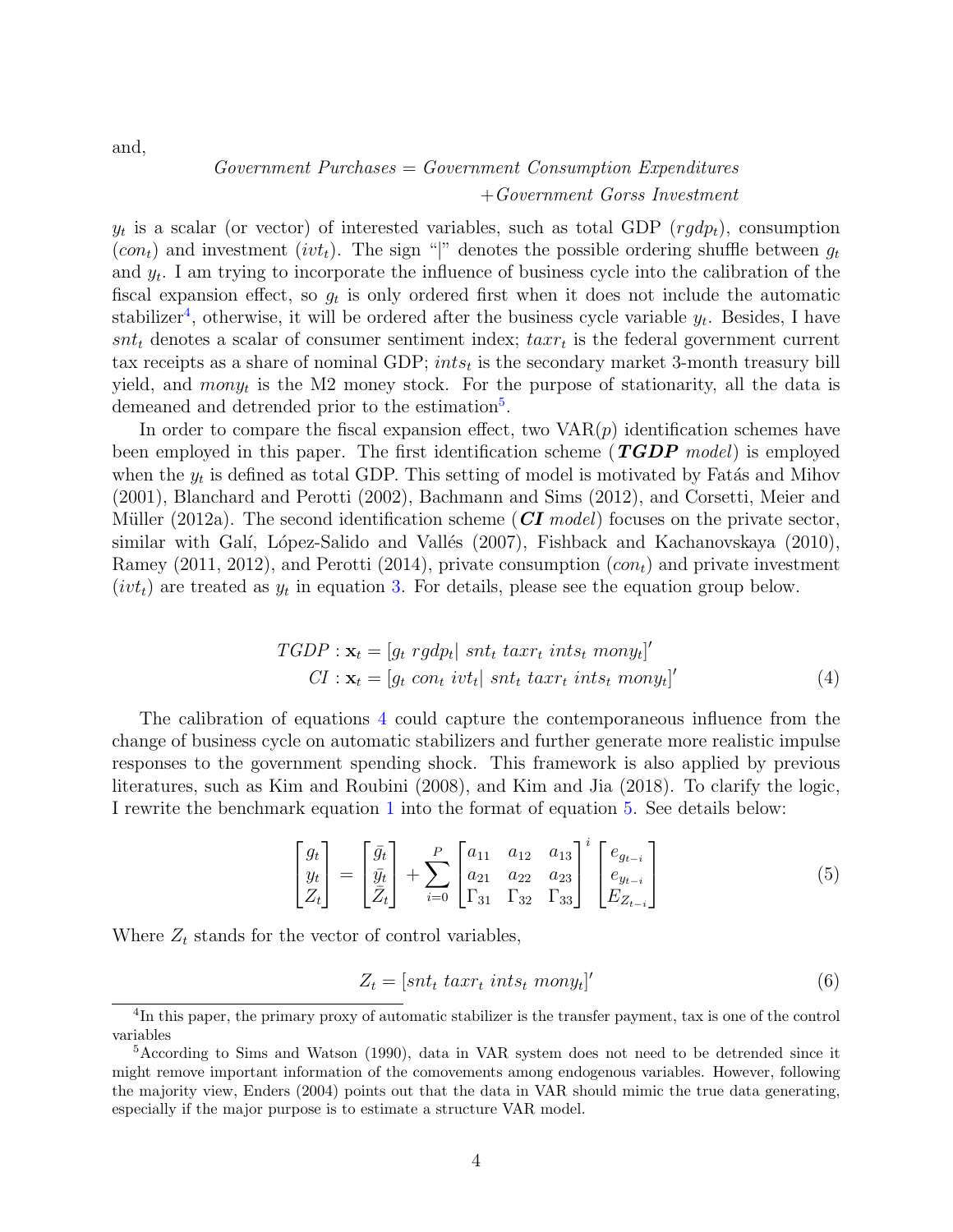and  $\Gamma$  is a (4×4) coefficient matrix for each control variable. The intercept vector  $[\bar{g_t} \ \bar{y_t} \ \bar{Z_t}]'$ can be dropped due to the primarily demeaned and de-trended data set.

In order to understand the initial ordering shuffle between  $g_t$  and  $y_t$ , I will only focus on those two variables start from equation 7. The error terms  $[e_{g_{t-i}} \, e_{y_{t-i}}]'$  could be composited by primitive shocks  $[\varepsilon_{g_{t-i}} \varepsilon_{y_{t-i}}]'$ . Knowing that  $\gamma_{12}$  captures the contemporaneous effect of  $y_t$  on  $g_t$ , and  $\gamma_{21}$  captures the current effect of  $g_t$  on  $y_t$ .

$$
\begin{bmatrix} e_{g_t} \\ e_{y_t} \end{bmatrix} = \frac{1}{1 - \gamma_{12}\gamma_{21}} \begin{bmatrix} 1 & -\gamma_{12} \\ -\gamma_{21} & 1 \end{bmatrix} \begin{bmatrix} \varepsilon_{g_t} \\ \varepsilon_{y_t} \end{bmatrix}
$$
(7)

For only  $g_t$  and  $y_t$ , after integrated with 7, equation 5 could be rewritten as:

$$
\begin{bmatrix} g_t \\ y_t \end{bmatrix} = \begin{bmatrix} \bar{g}_t \\ \bar{y}_t \end{bmatrix} + \frac{1}{1 - \gamma_{12}\gamma_{21}} \sum_{i=0}^P \begin{bmatrix} a_{11} & a_{12} \\ a_{21} & a_{22} \end{bmatrix}^i \begin{bmatrix} 1 & -\gamma_{12} \\ -\gamma_{21} & 1 \end{bmatrix} \begin{bmatrix} \varepsilon_{g_t} \\ \varepsilon_{y_t} \end{bmatrix}
$$
(8)

Eventually, I could derive the impulse response element  $\eta_i$  as:

$$
\eta_i = \frac{B^i}{1 - \gamma_{12}\gamma_{21}} \begin{bmatrix} 1 & -\gamma_{12} \\ -\gamma_{21} & 1 \end{bmatrix} \tag{9}
$$

where,

$$
B^{i} = \sum_{i=0}^{P} \begin{bmatrix} a_{11} & a_{12} \\ a_{21} & a_{22} \end{bmatrix}^{i} \begin{bmatrix} \varepsilon_{g_t} \\ \varepsilon_{y_t} \end{bmatrix}
$$
 (10)

According to the derivation of equations above, in order to address the underlying "underidentification" issue of the impulse response function, I implement the recursive Choleski Decomposition and add a restriction as  $\gamma_{12} = 0$ . This is turning off the contemporaneous influence from  $y_t$  to  $g_t$ , which makes practical sense if  $g_t$  denotes the government purchase and ranks the first. The reasons are, first, government purchases do not include transfer payments, which would often be influenced by the current economic fluctuation; second, wheels of fiscal policy often spin slowly and deliberately due to the implementation lag  $^6$ , government purchases usually can not quickly respond to the change of economic activities within one quarter.

However, if  $g_t$  stands for other types of government spending that include the automatic stabilizer, in order to incorporate the instantaneous impact from the business cycle variable  $y_t$ , I put  $y_t$  in front of  $g_t$  when I am testing the impact of fiscal expansion. One limitation of this identification is that the initial response of economic activities to the shock of fiscal expansion would be recorded as zero, due to the coefficient constraint.

<sup>&</sup>lt;sup>6</sup>The time lag between when government decides to implement a new fiscal policy and when it's actually enacted through the market.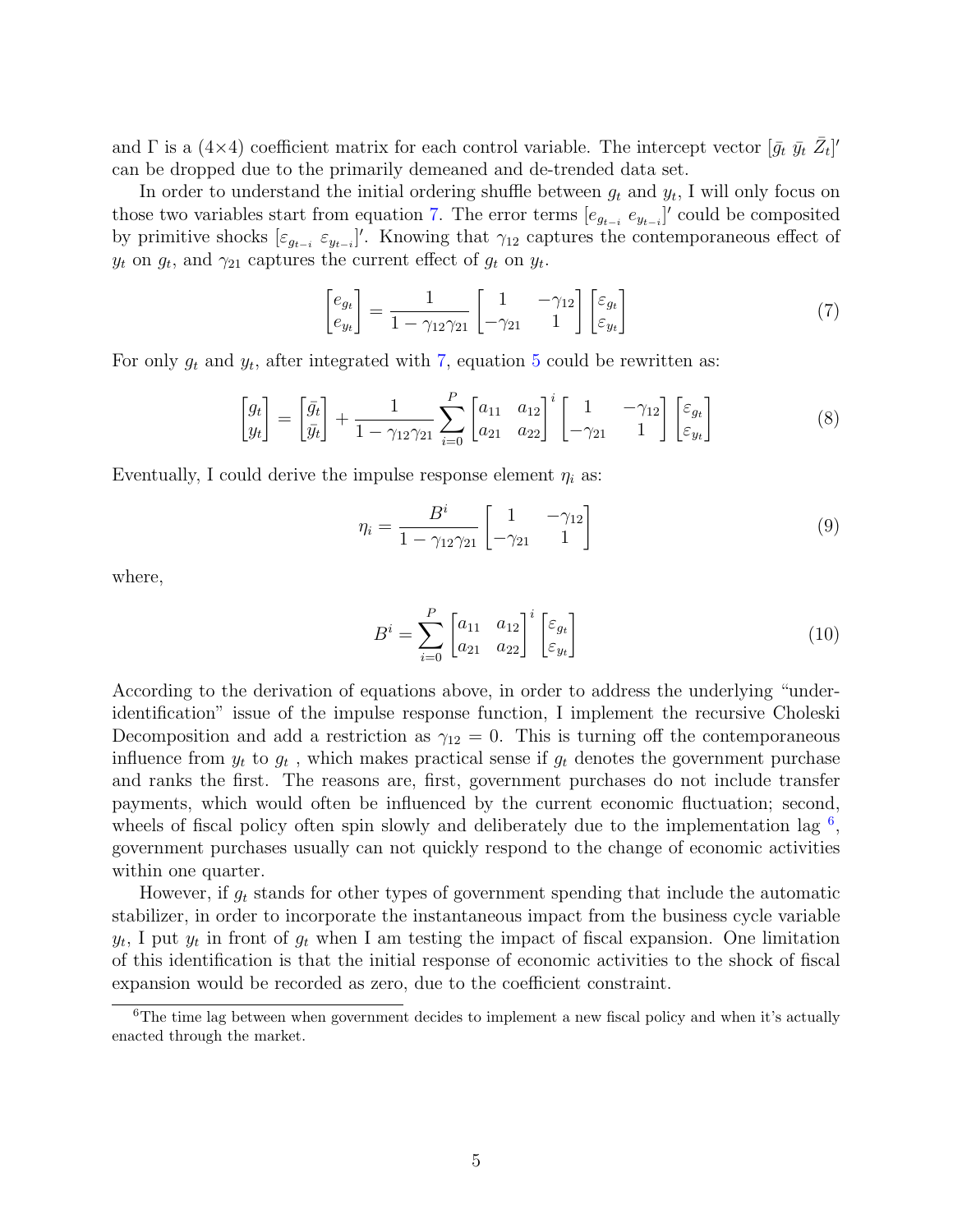# 3 Empirical Findings

### 3.1 Data Description

All the data used in this paper is on a quarterly basis, and most data is collected from the Federal Reserve Economic Data<sup>7</sup> with one exception: the consumer sentiment index (sent<sub>t</sub>). The quarterly consumer sentiment index is collected from the Survey of Consumers<sup>8</sup>, which is constructed by the University of Michigan. For data transformation, a natural logarithm has been applied to this index.

The full sample period in this paper is stretching from 1960Q1 to 2017Q3, which includes the Great Recession period that started in 2007. All public and private spending variables such as the multiple types of government spending, total GDP  $(tqdp_t)$ , private consumption  $(con<sub>t</sub>)$ , and private investment  $(iv<sub>t</sub>)$  are in the format of real value per capita. Additionally, they are all in logarithmic format.

Under the VAR model, multiple types of government spending variables have been plugged in alternatively. This includes not only the total government expenditures, but also the disaggregated spendings, for example, government purchases, transfer payment, and state and local government spending. For more detailed description about the government spending variables, please refer to Table 1; for other interested economic variables, please see Table 2.

#### Table 1 and Table 2 around here

## 3.2 Primary Results

#### 3.2.1 Fiscal Expansion and Total GDP

In order to study fiscal policy effects on the total output, Figure 1 displays impulse responses of total GDP to various government spending shocks. The solid line traces down the impulse responses in the full sample, which considers the Great Recession of 2007 as an intervention. The dash-dot line is the response of total GDP in the sub-sample ("pre-crisis") , which depicts how the fiscal shock works before the Great Recession period.

#### Figure 1 around here

<sup>7</sup>Federal Reserve Economics Data: https://fred.stlouisfed.org/

<sup>8</sup>University of Michigan: Consumer Sentiment, retrieved from https://data.sca.isr.umich.edu/dataarchive/mine.php.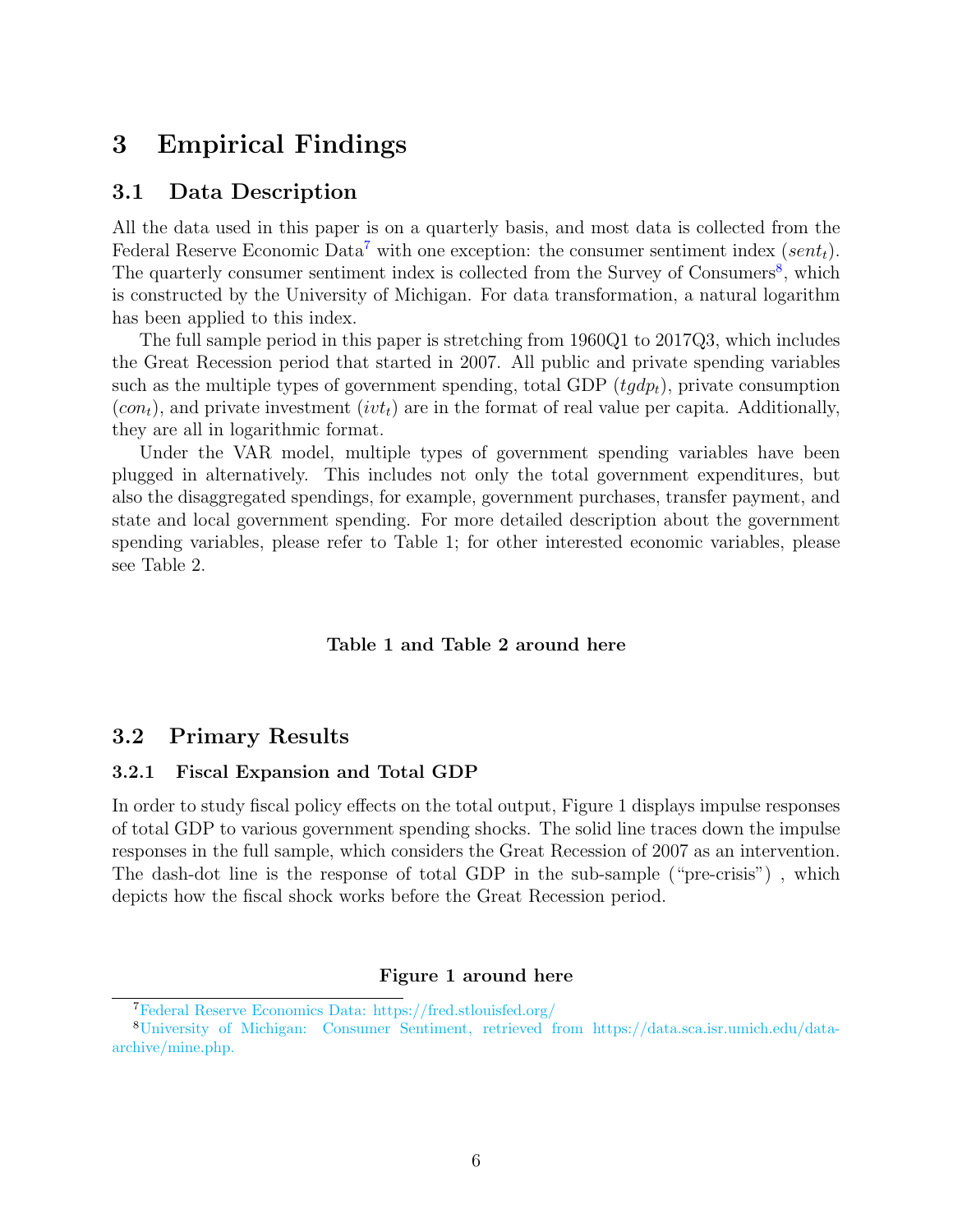Given a quick glance of results in Figure 1, government purchases are positively stimulating the total GDP. Transfer payments, on the other hand, constantly generate negative impact on the total GDP. According to this, total expenditures normally do not exhibit as much positive influence as the government purchases do. Since government expenditures are the sum of government purchases and transfer payments, and expanded transfer payments often take a considerable weight in total expenditures (see Figure 3). So it makes sense that the effect of expansionary expenditures would be more influenced by transfer payments and running less stimulating effect than the purchases.

As to the timing issue, in Figure 1, the total GDP almost always has a more positive response to fiscal expansion shocks during the sub-sample ("pre-crisis" ) period, regardless of which specific government spending variable is utilized. This result reveals that the 2007 recession has substantially muted the positive effect of the expansionary fiscal policy thereafter.

#### 3.2.2 Fiscal Expansion and Consumption

As long as I am interested in the stimulating effect of fiscal policy, the private sector should not be overlooked. Except for total GDP, private consumption is another important target to be stimulated. Similarly, the gross government expenditures have much less positive effect on consumption, and this again is due to the negative influence of transfer payments and how big a proportion has been shared by transfer payments in the government total expenditures. See Figure 2 for details.

#### Figure 2 around here

If I shift the focus on time-variant estimates in Figure 2, again, consumption is more responsive before the great recession of 2007, which indicates a weaker expansionary fiscal effect due to the intervention of the Great Recession.

# 4 Extensive Discussion

## 4.1 Is Expanded Government Purchases A Good Proxy?

Across previous studies, papers that often find very positive effect of expansionary fiscal policy usually treat government purchases as the primary proxy of expanded fiscal spending. For example, with government purchases, Baxter and King (1993) states that the fiscal multiplier could be greater than 1 in the long run; this strong positive influence is also possible to be observed in the short run, as long as labor supply is highly elastic. Following this, Auerbach and Gorodnichenko (2012) estimates the government purchases multiplier could be as large as 1.5. Later, Fazzari, Morley and Panovaska (2015) also estimated a high purchases multiplier around 1.6 for the "low-capacity" regime.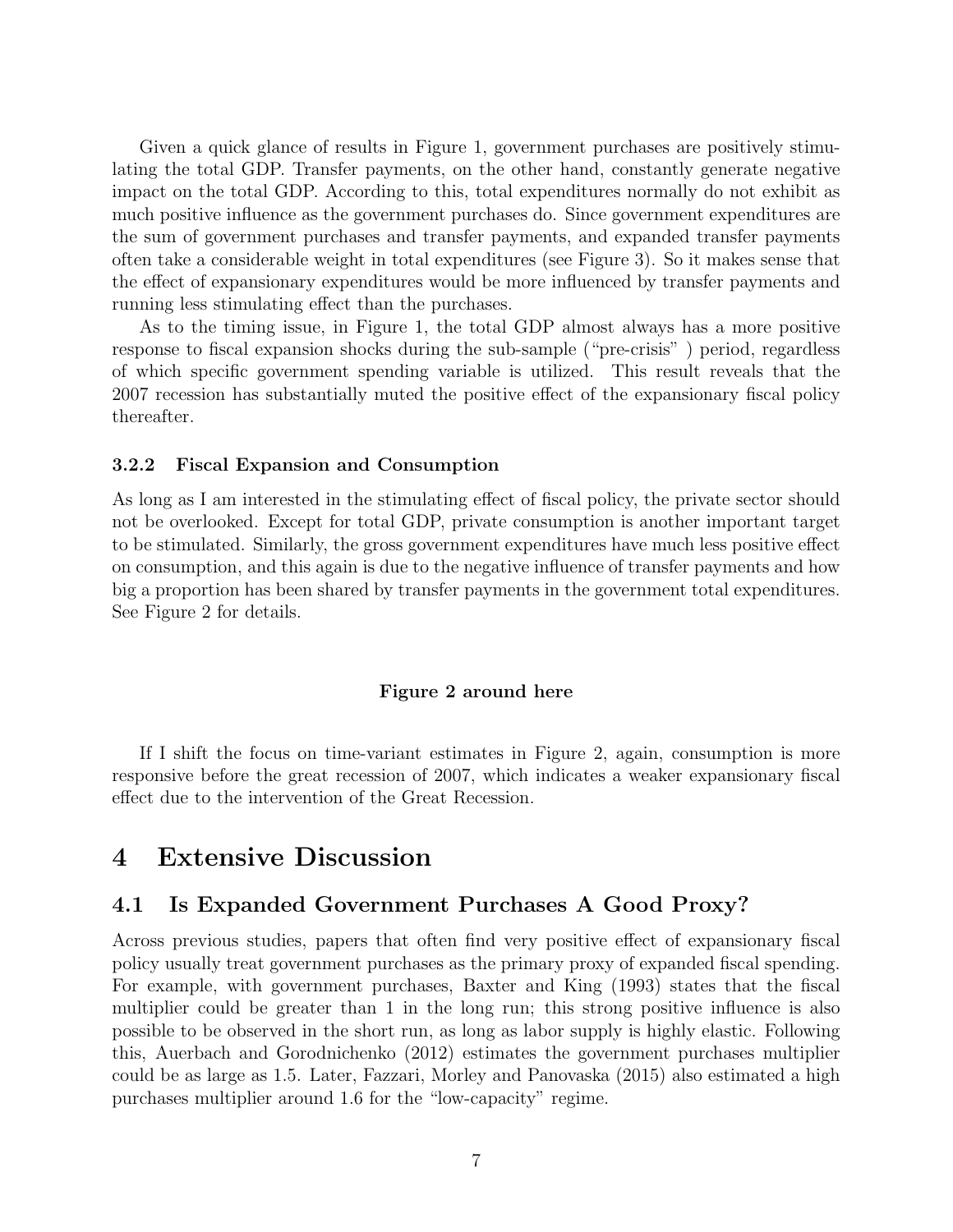However, government fiscal stimulus is not only about expanding purchases, but also about increasing transfer payments (Oh and Reis (2012), Mehrotra(2018), Giambattista and Pennings (2017)), let alone transfer payments often take a greater proportion than government purchases (see Figure 3) in total expanded spending. Especially during the "in-crisis" period, in Figure 4, transfers increase more than 65% , while purchases are only expanded by about 20%. Unlike government purchases, transfer payments constantly generate negative impacts on economic activities (Churchill and Yew (2017)), see Figure 1 and Figure 2. Apparently, while purchases have positive stimulating effect on the market, the expanded transfer payments would attenuate this positive effect simultaneously. So using government purchases alone would very likely generate a result that is overvaluing the comprehensive fiscal expansionary effect.

#### Figure 3 and Figure 4 around here

### 4.2 Intervention of State and Local Government Spending

As long as people study effects of expanded government purchases on the economy, they should be careful about which purchase variable has been used. Many previous literatures often use total government purchase instead of federal purchase alone to measure the expansionary fiscal effect (Baxter and King (1993), Fatás and Mihov (2001), Blanchard and Perotti  $(2002)$ , Galí, López-Salido, and Vallés  $(2007)$ , McGrattan and Ohanian  $(2008)$ , Hall  $(2009)$ , Mountford and Uhlig (2009)), in which state and local government spending is also included. However, according to Hubbard and O'brien (2015), spending policies implemented by state and local governments are not directly affecting the national economy, whereby the fiscal policy only refers to actions of the federal government.

Recall what has been presented in Figure 5, state and local purchases often takes up a larger proportion of total government purchases than the federal purchase does. In order to have a more precise estimate for the effect of expansionary fiscal policy, it's important to isolate federal purchases from state and local spending, then observe how would output respond to federal purchase and state and local spending differently. Results are presented in Figure 6.

#### Figure 5 and Figure 6 around here

Apparently, state and local government spending accounts for most of the positive stimulation, because total output has more positive response to the expansion of state and local spending. The federal government purchases, on the other hand, have very limited stimulating effect. This reinforces that using total government purchases to measure the effectiveness of expansionary fiscal policy would end up overstating the stimulating effect.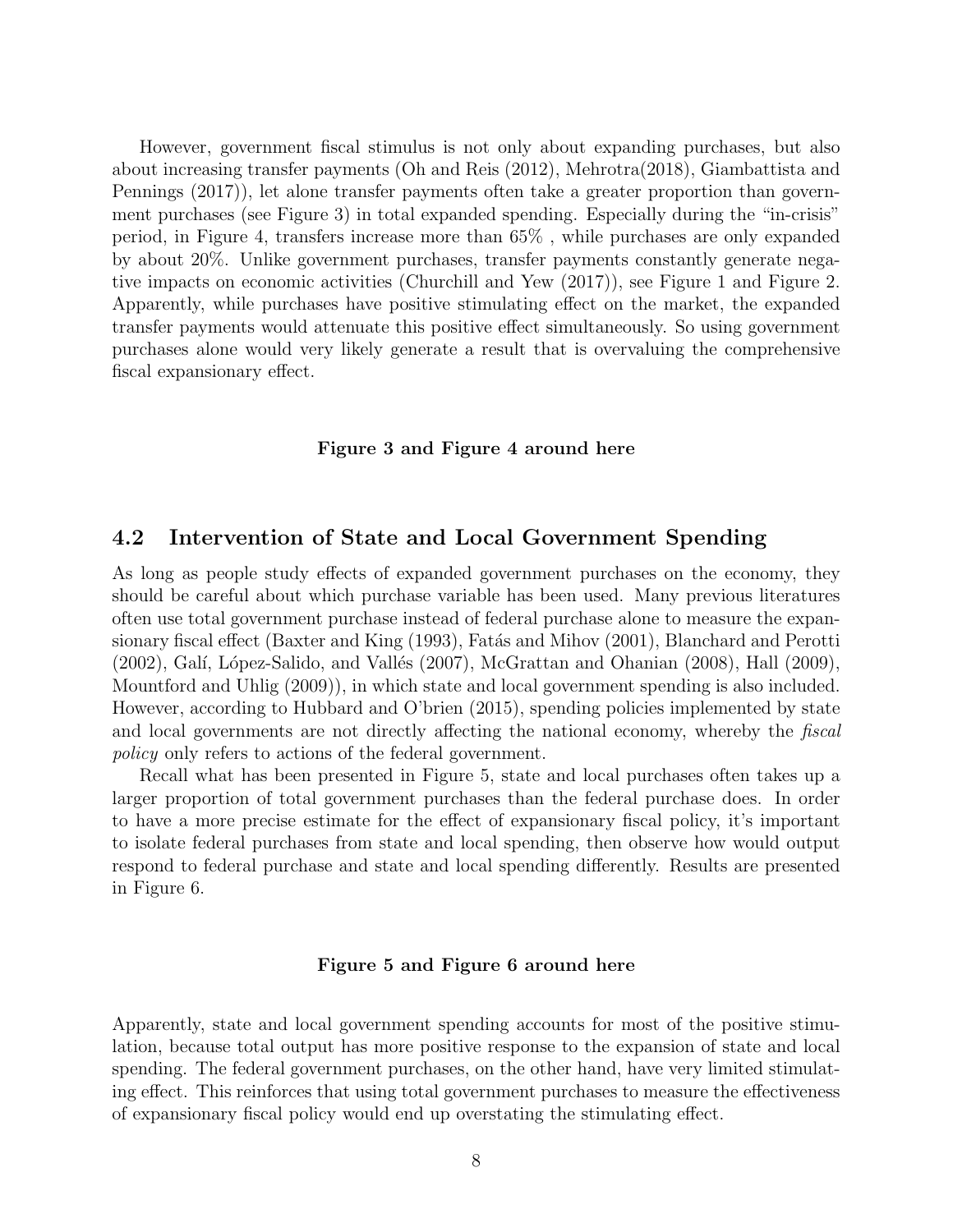# 5 Conclusion

Facing various arguments about the fiscal expansion effect among previous literatures, this paper questions the validity of using government total purchases alone to conclude the comprehensive effect of fiscal expansion. I start this argument with asking a few questions such as if the expanded government purchase alone is an ideal proxy of a stimulating fiscal package? How does federal purchases and state and local spending affect the economy differently? Does the great recession in 2007 change the effectiveness pattern of expansionary fiscal policy overall?

In order to address the first question, this paper distinguishes "*government purchases*" from "government expenditures". It turns out that government purchases alone generate very dissimilar stimulating effect on the economy in contrast to government expenditures. The main driver of such divergence is the *transfer payment*. According to empirical results in this paper, expanded transfer payments almost always have negative impact on economic activities, and this negative impact is quite robust across different identification schemes. This provides the clue that why the expansion of government expenditures often generates less positive influence than the expanded purchases, because the negative impact of transfer payments erode the positive stimulating effect from government purchases. This finding reveals that by using government purchases alone would easily generate an overstated stimulating effect of fiscal expansions.

Another noteworthy finding is that state and local government spending often has a stronger stimulating effect than the federal purchases. Due to the fact that spending policies implemented by state and local governments do not directly affect the national economy, using total government purchases to evaluate the effectiveness of fiscal expansion could result in an upward bias.

As to the timing issue, the Great Recession of 2007 plays an important role to intervene the fiscal stimulus effect. Empirical results in this paper present a fact that with the intervention of the Great Recession, the effectiveness of fiscal stimulus would be prominently weakened.

Following all the empirical findings in this paper, I don't deny the fact that government purchases often exhibit a positive influence on total output and consumption in the U.S. However, by only using government purchases to measure the effectiveness of fiscal stimulating package is not quite precise. Base on all the concerns discussed in this paper, when policymakers plan to adjust the fiscal policy in oder to stimulate the economy, it's important that transfer payments will not be overlooked and the state and local government spending will not be mixed in.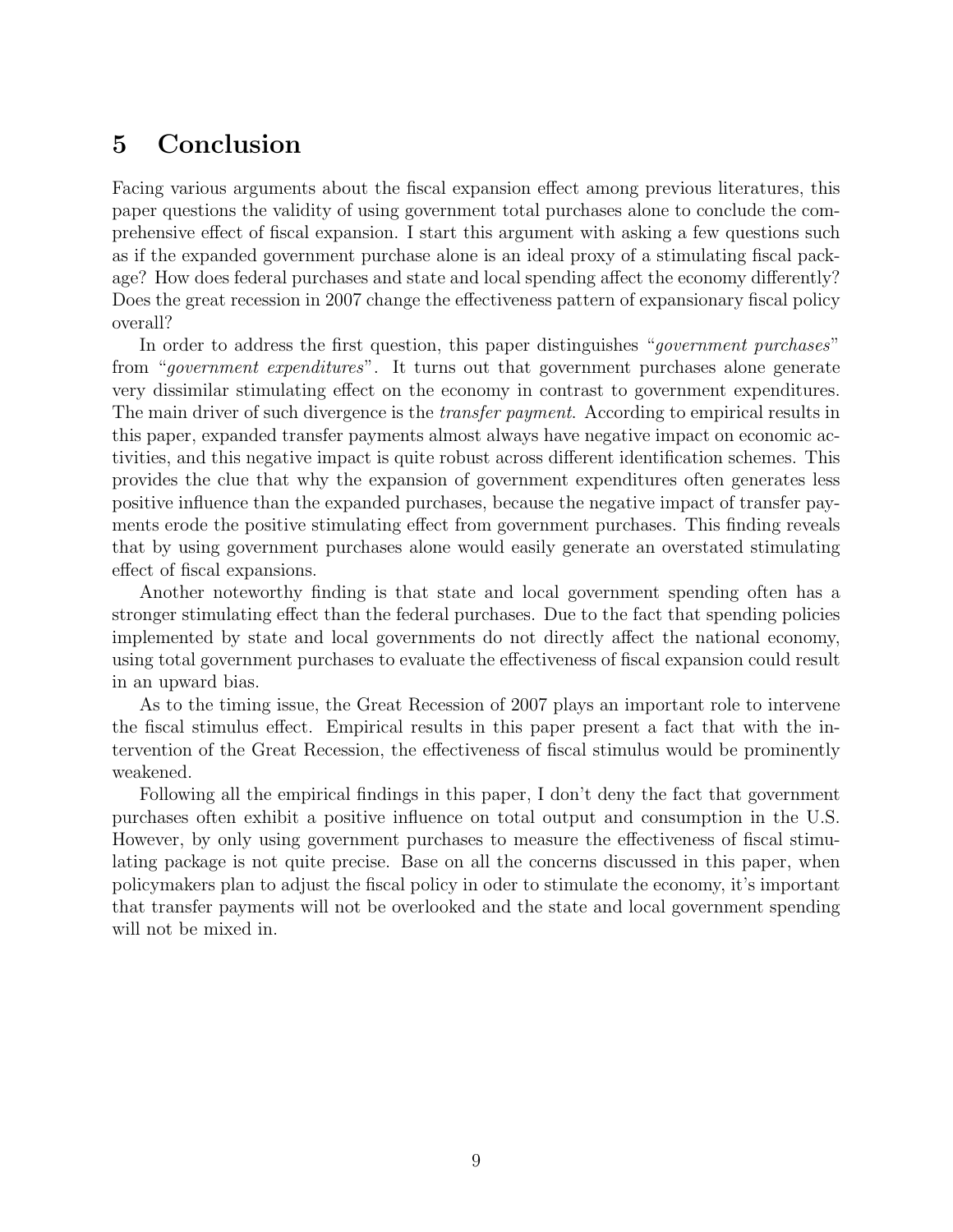## References

- Aiyagari, S. R., L. J. Christiano, and M. Eichenbaum (1992): "The output, employment, and interest rate effects of government consumption," Journal of Monetary Economics, 30.
- AUERBACH, A. J., AND Y. GORODNICHENKO (2012): "Fiscal multipliers in recession and expansion," in Fiscal Policy after the Financial Crisis, NBER Chapters, pp. 63–98. National Bureau of Economic Research, Inc.
- Awaworyi Churchill, S., and S. Yew (2017): "Are government transfers harmful to economic growth? A meta-analysis," Economic Modelling, 64(C), 270–287.
- BACHMANN, R., AND E. R. SIMS (2012): "Confidence and the transmission of government spending shocks," Journal of Monetary Economics, 59, 235–249.
- BARRO, R. J., AND C. J. REDLICK (2011): "Macroeconomic effects from government purchases and taxes," The Quarterly Journal of Economics, 126(1), 51–102.
- BAXTER, M., AND R. G. KING (1993): "Fiscal Policy in General Equilibrium," American Economic Review, 83(3), 315–334.
- BLANCHARD, O., AND R. PEROTTI (2002): "An empirical characterization of the dynamic effects of changes in government spending and taxes on output," in The Quarterly Journal of Economics, pp. 1329–1368. MIT Press.
- BURNSIDE, C., M. EICHENBAUM, AND J. D. M. FISHER (2004): "Fiscal shocks and their consequences," Journal of Economic Theory, 115(1), 89–117.
- Cavallo, E. A. (2005): "Trade, gravity, and sudden stops: On how commercial trade can increase the stability of capital flows," Working Paper 2005-23, Federal Reserve Bank of Atlanta.
- Chodorow-Reich, G., L. Feiveson, Z. Liscow, and W. G. Woolston (2012): "Does State Fiscal Relief during Recessions Increase Employment? Evidence from the American Recovery and Reinvestment Act," American Economic Journal: Economic Policy, 4(3), 118–45.
- Cogan, J. F., and J. B. Taylor (2012): "What the Government Purchases Multiplier Actually Multiplied in the 2009 Stimulus Package," in Government Policies and the Delayed Economic Recovery, ed. by L. E. Ohanian, J. B. Taylor, and I. J. Wright. Hoover Institution, Stanford University.
- CORSETTI, G., A. MEIER, AND G. J. MüLLER (2012): "What determines government spending multipliers?," Economic Policy, 27(72), 521–565.
- DEVEREUX, M. B., A. C. HEAD, AND B. J. LAPHAM (1996): "Monopolistic competition, increasing returns, and the effects of government spending," Journal of Money, Credit and Banking, 28(2), 233–54.
- Edelberg, W., M. Eichenbaum, and J. D. Fisher (1999): "Understanding the effects of a shock to government purchases," Review of Economic Dynamics, 2(1), 166–206.
- ENDERS, W. (2004): "Applied econometric time series,".
- FATA's, A., AND I. MIHOV (2001): "The effects of fiscal policy on consumption and employment: Theory and evidence," CEPR Discussion Papers 2760, C.E.P.R. Discussion Papers.
- Fazzari, S. M., J. Morley, and I. Panovska (2015): "State-dependent effects of fiscal policy," Studies in Nonlinear Dynamics & Econometrics, 19(3), 285-315.
- FEYRER, J., AND B. SACERDOTE (2011): "Did the Stimulus Stimulate? Real Time Estimates of the Effects of the American Recovery and Reinvestment Ac," Nber working papers, National Bureau of Economic Research, Inc.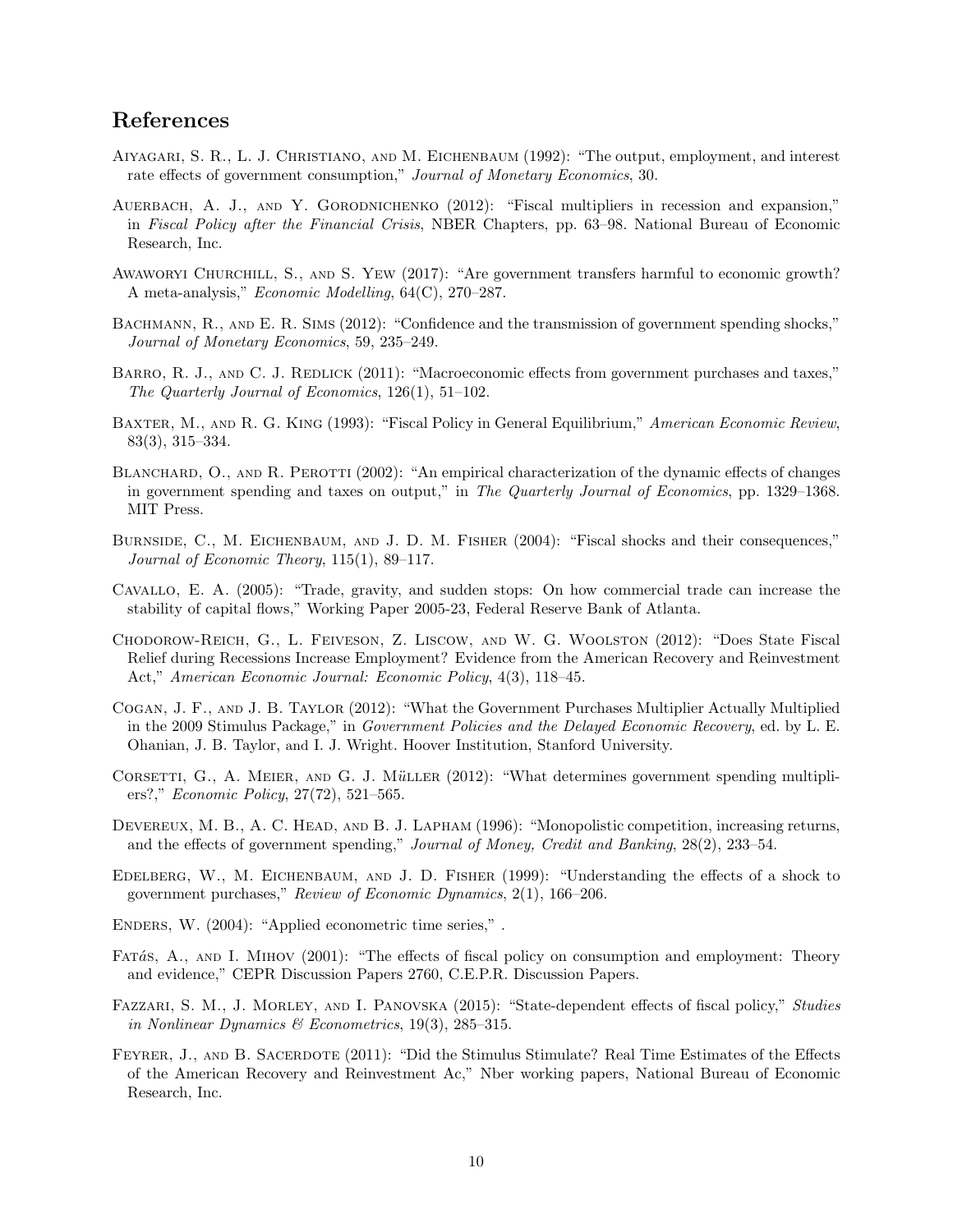- Fishback, P., and V. Kachanovskaya (2015): "The Multiplier for Federal Spending in the States During the Great Depression," The Journal of Economic History, 75(01), 125–162.
- Fishback, P. V., and V. Kachanovskaya (2010): "In Search of the Multiplier for Federal Spending in the States During the Great Depression," Nber working papers, National Bureau of Economic Research, Inc.
- GALÍ, J., J. D. LÓPEZ-SALIDO, AND J. VALLÉS (2007): "Understanding the effects of government spending on consumption," Journal of the European Economic Association, 5(1), 227–270.
- GIAMBATTISTA, E., AND S. PENNINGS (2017): "When is the government transfer multiplier large?," European Economic Review, 100, 525 – 543.
- HALL, R. E. (1986): "The role of consumption in economic fluctuations," in The American Business Cycle: Continuity and Change, NBER Chapters, pp. 237–266. National Bureau of Economic Research, Inc.
- (2009): "By how much does GDP rise if the government buys more output?," Brookings Papers on Economic Activity, 40(2), 183–249.
- HUBBARD, R., AND O'BRIEN (2015): Macroeconomics. 5 edn.
- ILZETZKI, E., E. G. MENDOZA, AND G. A. VEGH (2013): "How big (small) are fiscal multiplier?," Journal of Monetary Economics, 60, 239–254.
- Kim, H., and B. Jia (2018): "Government Spending Shocks and Private Activity: The Role of Sentiments," unpublised manuscript.
- Kim, H., J. Kim, and M. Stern (2015): "On the robustness of recursively identified VAR models," Working Paper.
- KIM, S., AND N. ROUBINI (2008): "Twin deficit or twin divergence? Fiscal policy, current account, and real exchange rate in the U.S," Journal of International Economics, 74(2), 362-383.
- Leeper, E. M., N. Traum, and T. B. Walker (2015): "Clearing Up the Fiscal Multiplier Morass," Caepr Working Papers 2015-013 Classification-C, Center for Applied Economics and Policy Research, Economics Department, Indiana University Bloomington.
- McGrattan, E. R., and L. E. Ohanian (2008): "Does neoclassical theory account for the effects of big fiscal shocks? Evidence from World War II," Discussion paper.
- Mehrotra, N. R. (2018): "Fiscal Policy Stabilization: Purchases or Transfers?," International Journal of Central Banking, 14(2), 1–50.
- MONACELLI, T., R. PEROTTI, AND A. TRIGARI (2010): "Unemployment fiscal multipliers," Journal of Monetary Economics, 57(5), 531–553.
- MOUNTFORD, A., AND H. UHLIG (2009): "What are the effects of fiscal policy shocks?," Journal of Applied Econometrics, 24(6), 960–992.
- Natvik, G. J. (2012): "Government spending shocks and rule-of-thumb consumers: The role of steady state inequality," The Scandinavian Journal of Economics, 114(4), 1414–1436.
- OH, H., AND R. REIS (2012): "Targeted transfers and the fiscal response to the great recession," Journal of Monetary Economics, 59(S), 50–64.
- Owyang, M. T., V. A. Ramey, and S. Zubairy (2013): "Are government spending multipliers greater during periods of slack? Evidence from 20th century historical data," NBER Working Papers 18769, National Bureau of Economic Research, Inc.
- Pappa, E. (2009): "The effect of fiscal expansions: An international comparison," Barcelona Economics Working Paper, 409.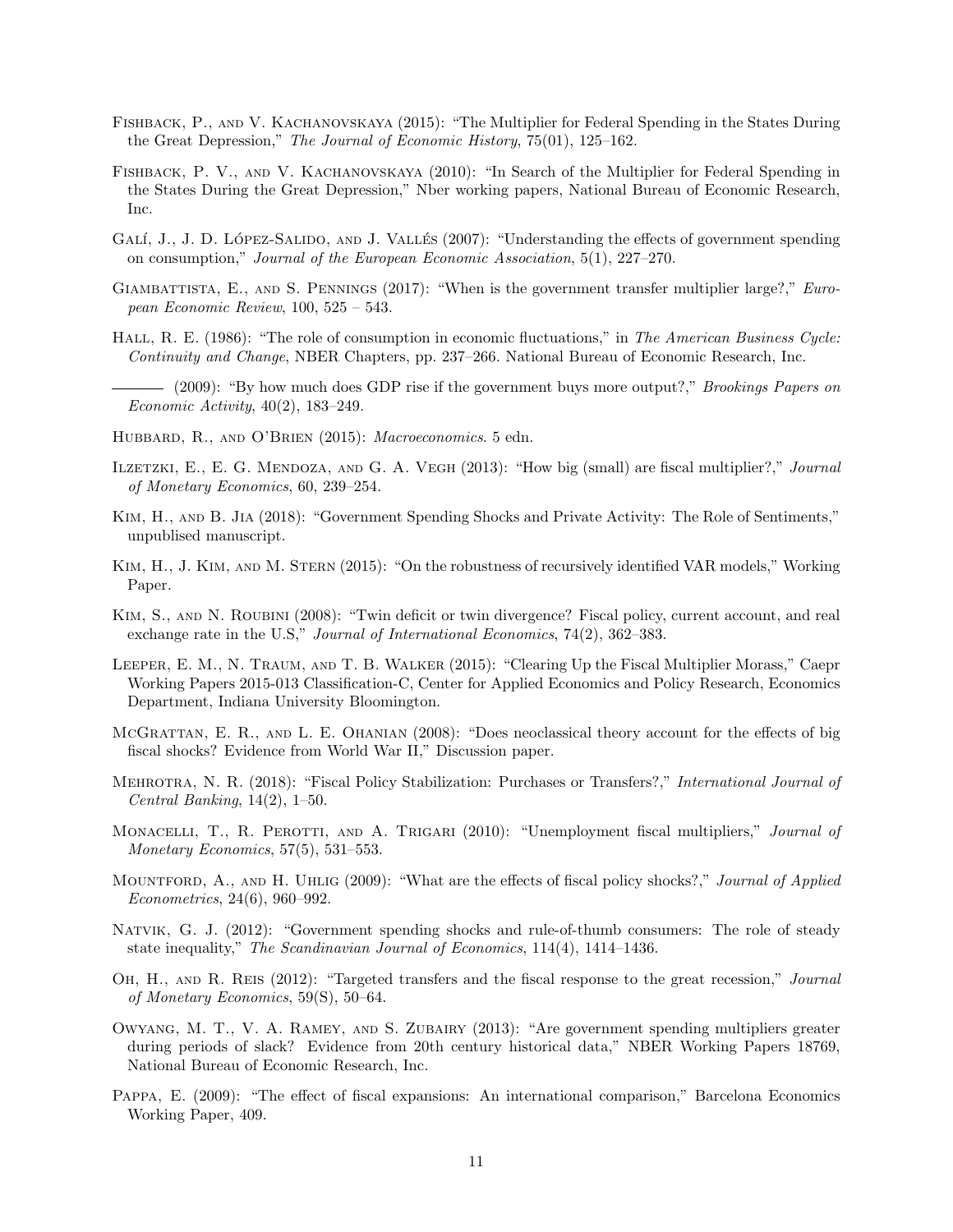PEROTTI, R. (2005): "Estimating the effects of fiscal policy in OECD countries," *Proceedings.* 

(2014): "Defense Government Spending Is Contractionary, Civilian Government Spending Is Expansionary," Nber working papers, National Bureau of Economic Research, Inc.

- Ramey, V. A. (2011): "Can government purchases stimulate the economy?," Journal of Economic Literature, 49:3, 673–685.
	- (2012): "Government Spending and Private Activity," in Fiscal Policy after the Financial Crisis, NBER Chapters, pp. 19–55. National Bureau of Economic Research, Inc.
- RAMEY, V. A., AND M. D. SHAPIRO (1998): "Costly capital reallocation and the effects of government spending," Carnegie-Rochester Conference Series on Public Policy, 48(1), 145–194.
- ROTEMBERG, J. J., AND M. WOODFORD (1992): "Oligopolistic pricing and the effects of aggregate demand on economic activity," Journal of Political Economy, 100(6), 1153–1207.
- Stock, J., C. Sims, and M. Watson (1990): "Inference in Linear Time Series Models with Some Unit Roots," Econometrica, 58(1), 113–144.
- Tenhofen, J., and G. Wolff (2007): "Does anticipation of government spending matter? Evidence from an expectation augmented VAR," Discussion Paper Series 1: Economic Studies 2007,14, Deutsche Bundesbank.
- Wilson, D. J. (2012): "Fiscal Spending Jobs Multipliers: Evidence from the 2009 American Recovery and Reinvestment Act," American Economic Journal: Economic Policy, 4(3), 251–82.
- Zeev, N. B., and E. Pappa (2015): "Multipliers of unexpected increases in defense spending: An empirical investigation," Journal of Economic Dynamics and Control, 57(C), 205–226.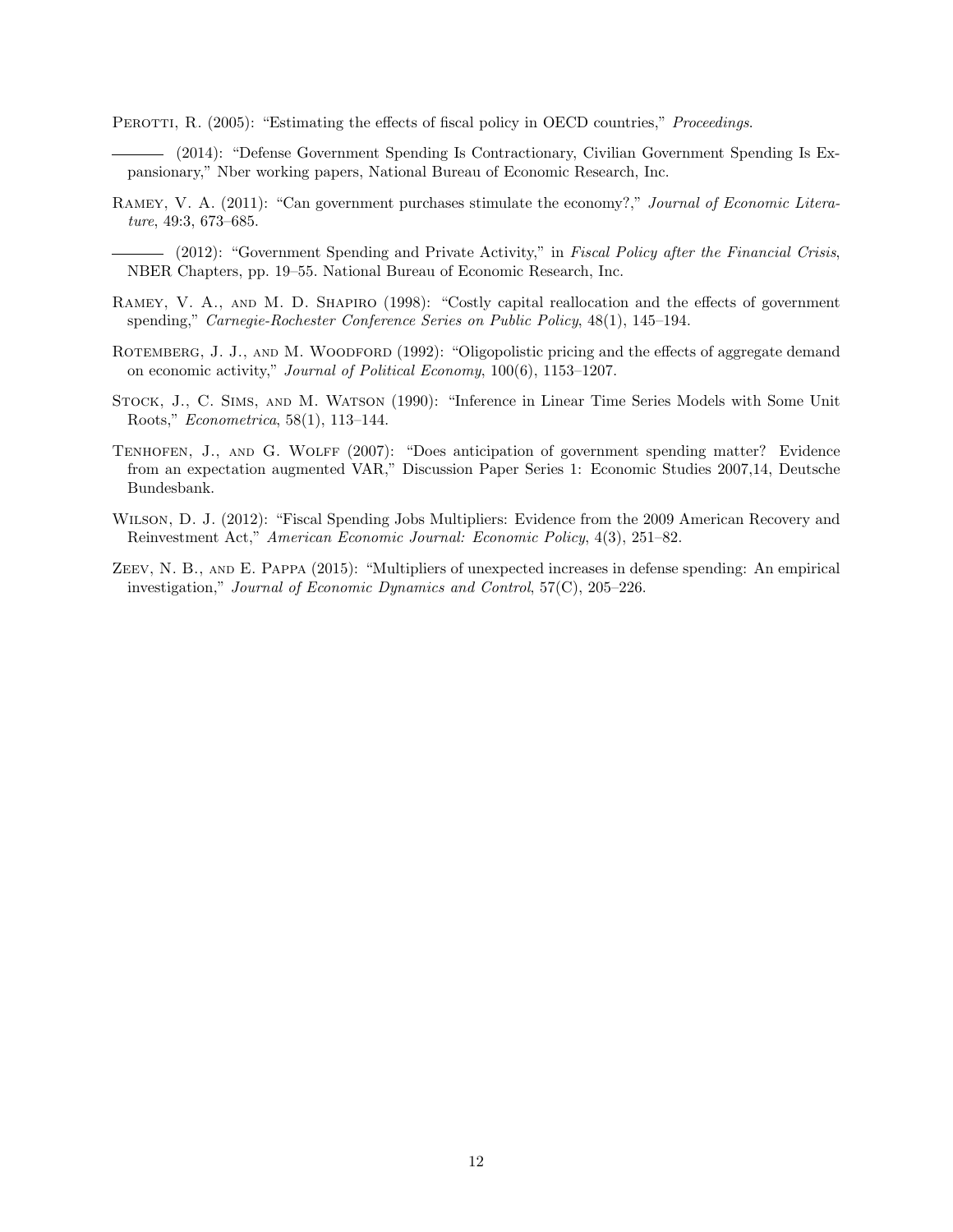## Table 1: Government Spending Data

| Fred. Data ID   | Description                                                 |
|-----------------|-------------------------------------------------------------|
| W068RCQ027SBEA  | Government Total Expenditures                               |
| A955RC1Q027SBEA | Government Consumption Expenditures                         |
| A782RC1Q027SBEA | Gross Government Investment                                 |
| GCE             | Government Consumption Expenditures and Gross Investment    |
| A084RC1Q027SBEA | Government Current Transfer Payments                        |
| W019RCQ027SBEA  | Federal Government Total Expenditures                       |
| A957RC1Q027SBEA | Federal Government Consumption Expenditures                 |
| A787RC1Q027SBEA | Gross Government Investment: Federal                        |
| FGCE            | Federal Consumption Expenditures and Gross Investment       |
| W014RC1Q027SBEA | Federal Government Current Transfer Payments                |
| W079RCQ027SBEA  | State and Local Government Total Expenditures               |
| A991RC1Q027SBEA | Government Consumption Expenditures: State and Local        |
| <b>SLINV</b>    | State and Local Government Gross Investment                 |
| <b>SLCE</b>     | State and Local Consumption Expenditures & Gross Investment |

Note: US. Bureau of Economic Analysis, retrieved from FRED, Federal Reserve Bank of St. Louis; https://fred.stlouisfed.org/series. Time span is 1960Q1- 2017Q3.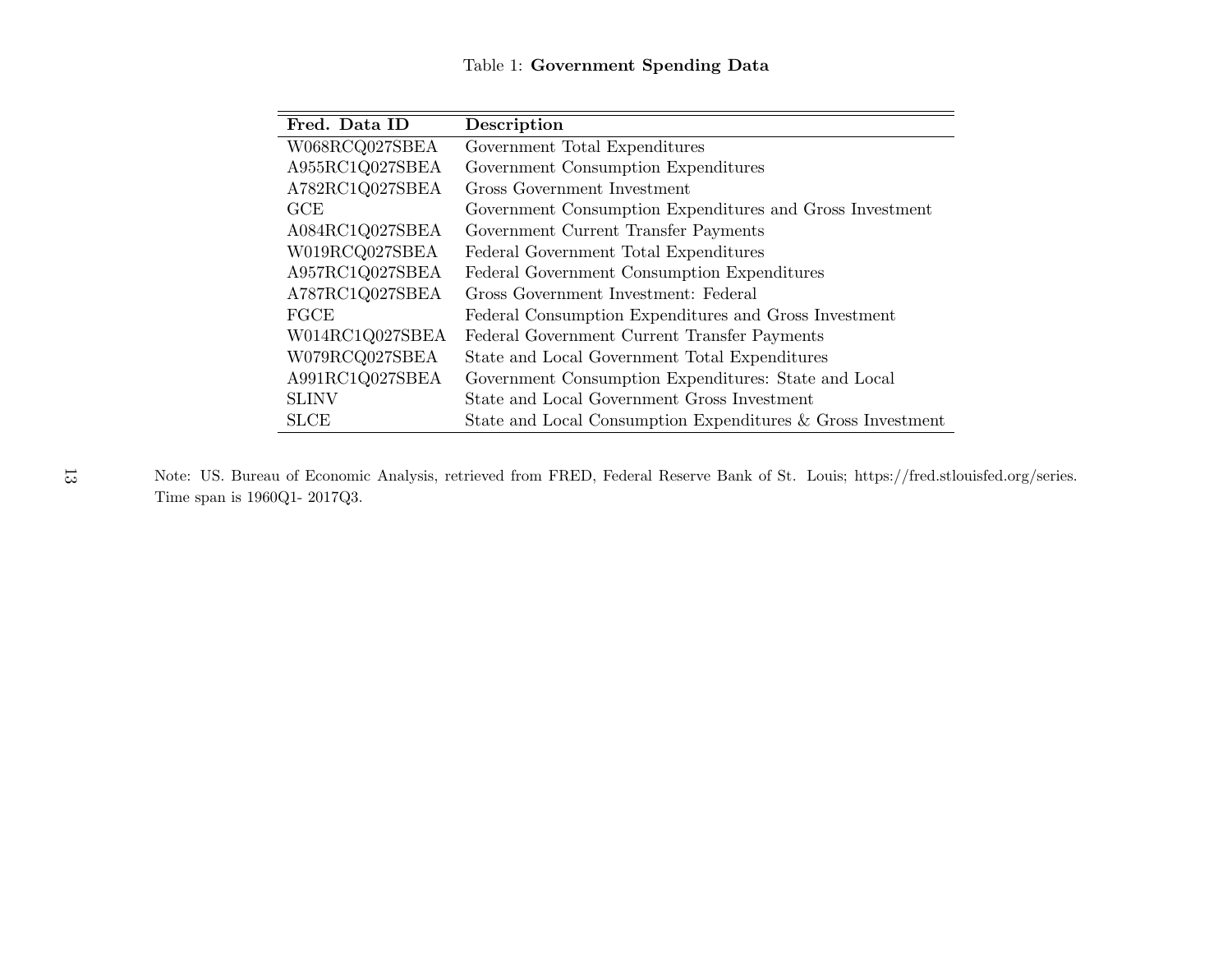| Fred. Data ID   | Description                                                                       |
|-----------------|-----------------------------------------------------------------------------------|
| <b>GDP</b>      | Gross Domestic Product                                                            |
| <b>PCE</b>      | Personal Consumption Expenditures                                                 |
| <b>GPDI</b>     | Gross Private Domestic Investment                                                 |
| <b>GDPDEF</b>   | Gross Domestic Product: Implicit Price Deflator                                   |
| W006RC1Q027SBEA | Federal government current tax receipts                                           |
| POP             | Total Population: All Ages including Armed Forces Overseas                        |
| TB3MS           | 3-Month Treasury Bill: Secondary Market Rate                                      |
| M2              | M <sub>2</sub> Money Stock                                                        |
| ConsSent        | Consumer Sentiment Index: Servey of Consumer, conducted by University of Michigan |

Note: US. Bureau of Economic Analysis, retrieved from FRED, Federal Reserve Bank of St. Louis; https://fred.stlouisfed.org/series. Time span is 1960Q1-2017Q3. Consumer Sentiment Index is collected from Survey of Consumers, UMC online database (http://www.sca.isr.umich.edu/), and the news variable is from Valerie Ann Rameys research database (http://econweb.ucsd.edu/ vramey/).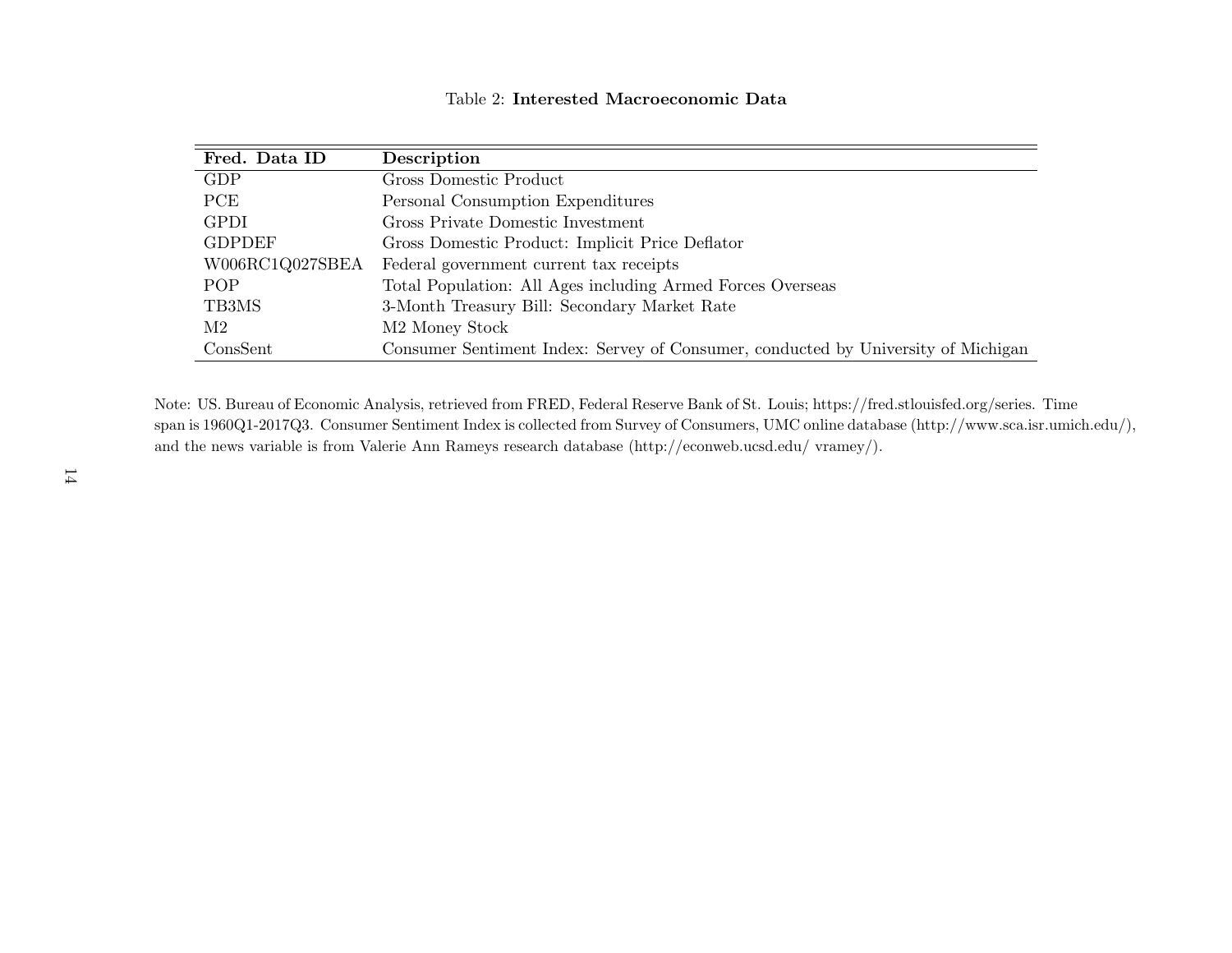|                           | Proportion in Total Purchases |         |            |
|---------------------------|-------------------------------|---------|------------|
| Time Period               | State & Local                 | Federal | Difference |
| Sub-sample ("pre-crisis") | 53%                           | 46%     | $7\%$      |
| In-crisis                 | 61\%                          | 39\%    | 23%        |
| Post-crisis               | 61\%                          | 39%     | 21\%       |
| Full-sample               | 55%                           | 45%     | $9\%$      |

Table 3: Share of Total Government Purchases by Governments

Note: "pre-crisis" is 1960Q1-2007Q3; "in-crisis" is the Great Recession of 2007Q4-2009Q2; "post-crisis" is 2009Q3- 2017Q2; "difference" is measuring the gap between state and local purchases and federal government purchases. All the values are in the arithmetic average on a quarterly basis.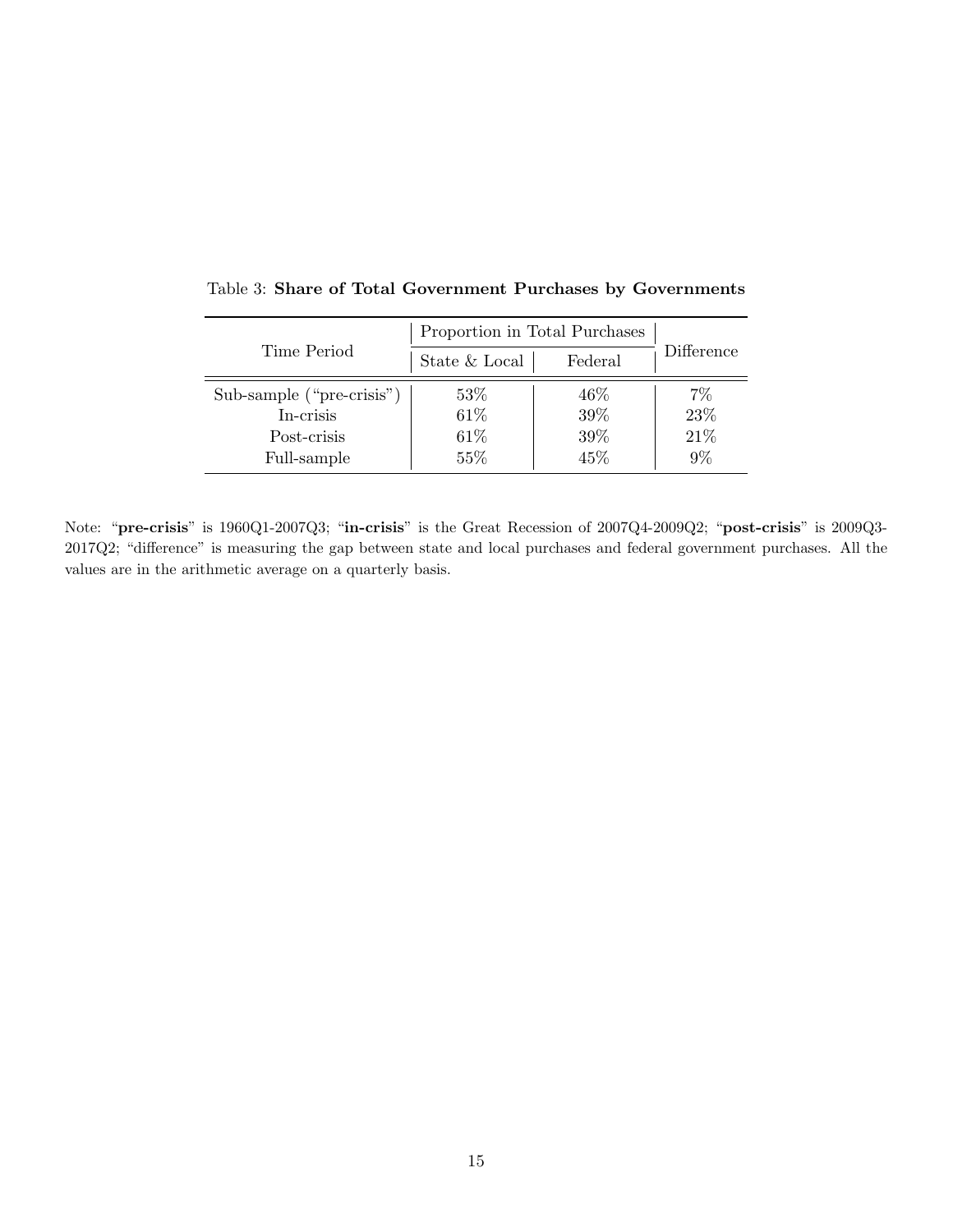#### Figure 1: Government Spending Shocks on Total GDP



Note: Data source is US. Bureau of Economic Analysis, selected series are retrieved from FRED, Federal Reserve Bank of St. Louis. The result is based on the 1-standard deviation confidence band (68% CI) and 100 times non-parametric bootstrap simulation. Time span of full sample is 1960Q1- 2017Q3, and 1960Q1-2007Q3 for sub-sample.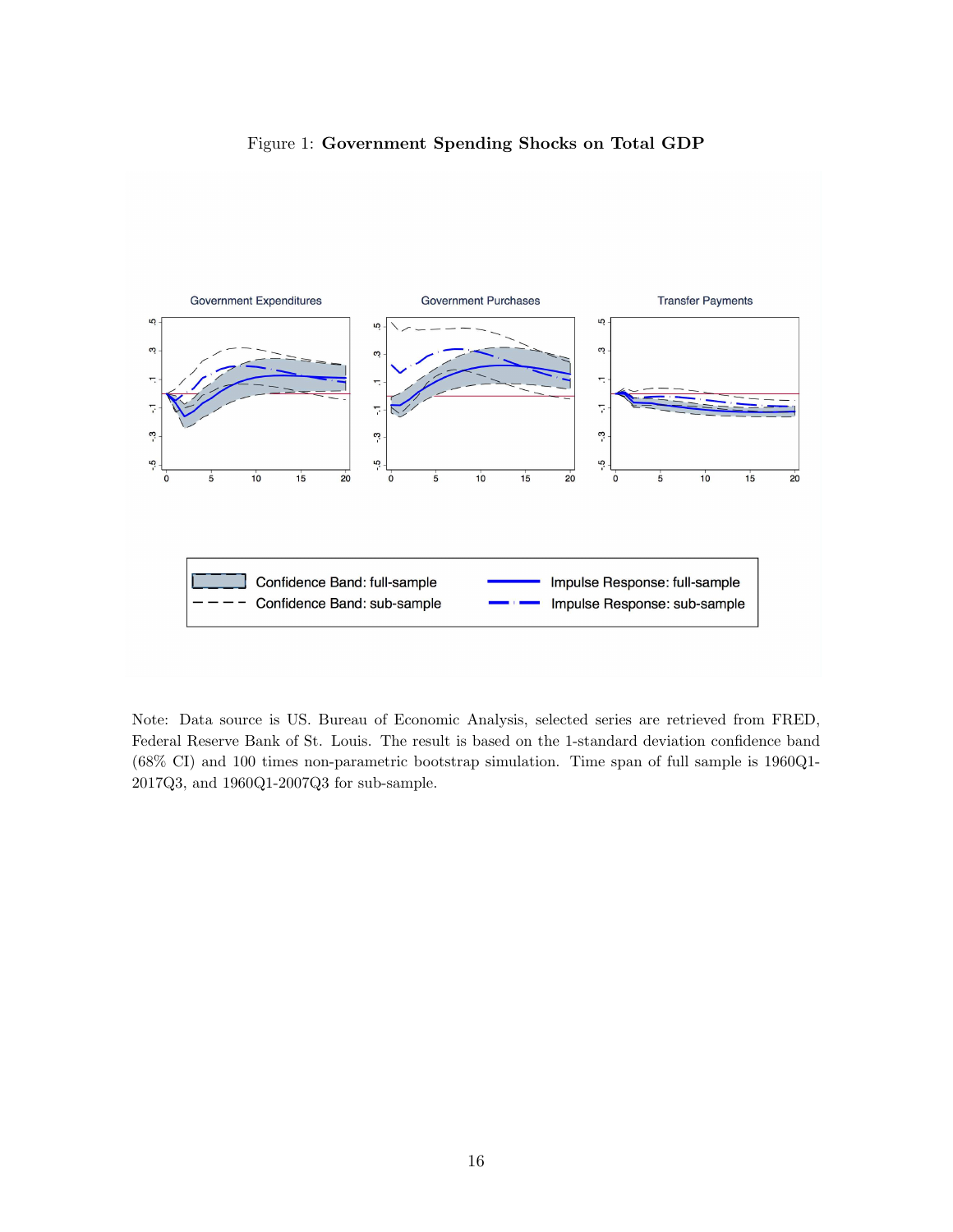#### Figure 2: Government Spending Shocks on Consumption



Note: The data source is US. Bureau of Economic Analysis, selected series are retrieved from FRED, Federal Reserve Bank of St. Louis. The result is based on the 1-standard deviation confidence band (68% CI) and 100 times non-parametric bootstrap simulation. Time span of the full sample is 1960Q1- 2017Q3, and 1960Q1-2007Q3 for the "pre-crisis" period.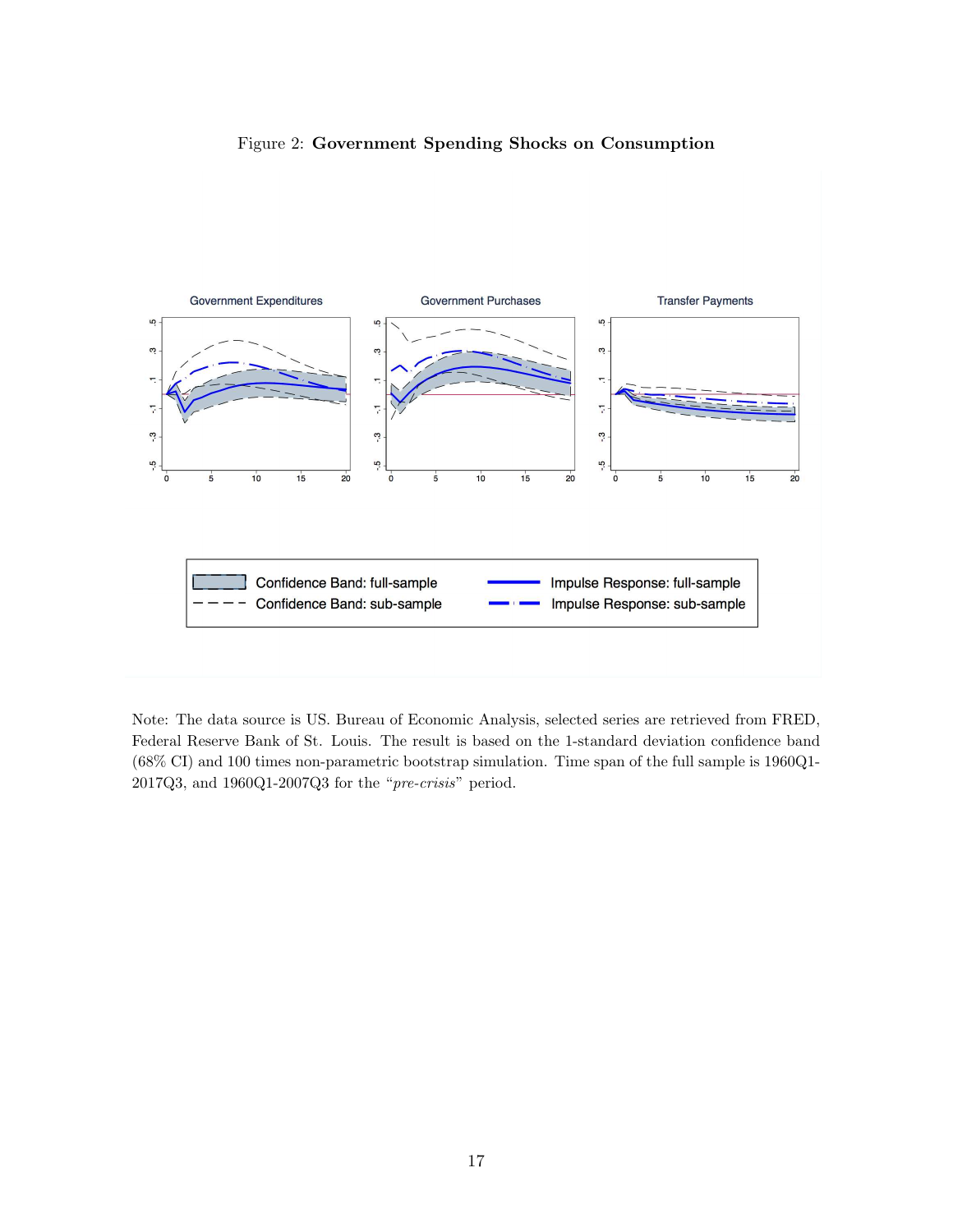

Figure 3: Primary Components of Federal Government Spending

Note: The data source is originally from US. Bureau of Economic Analysis, selected series are retrieved from FRED, Federal Reserve Bank of St. Louis. The economic recession periods are defined by NBER US Business Cycle Expansions and Contractions. Time span is 1960Q1-2017Q3.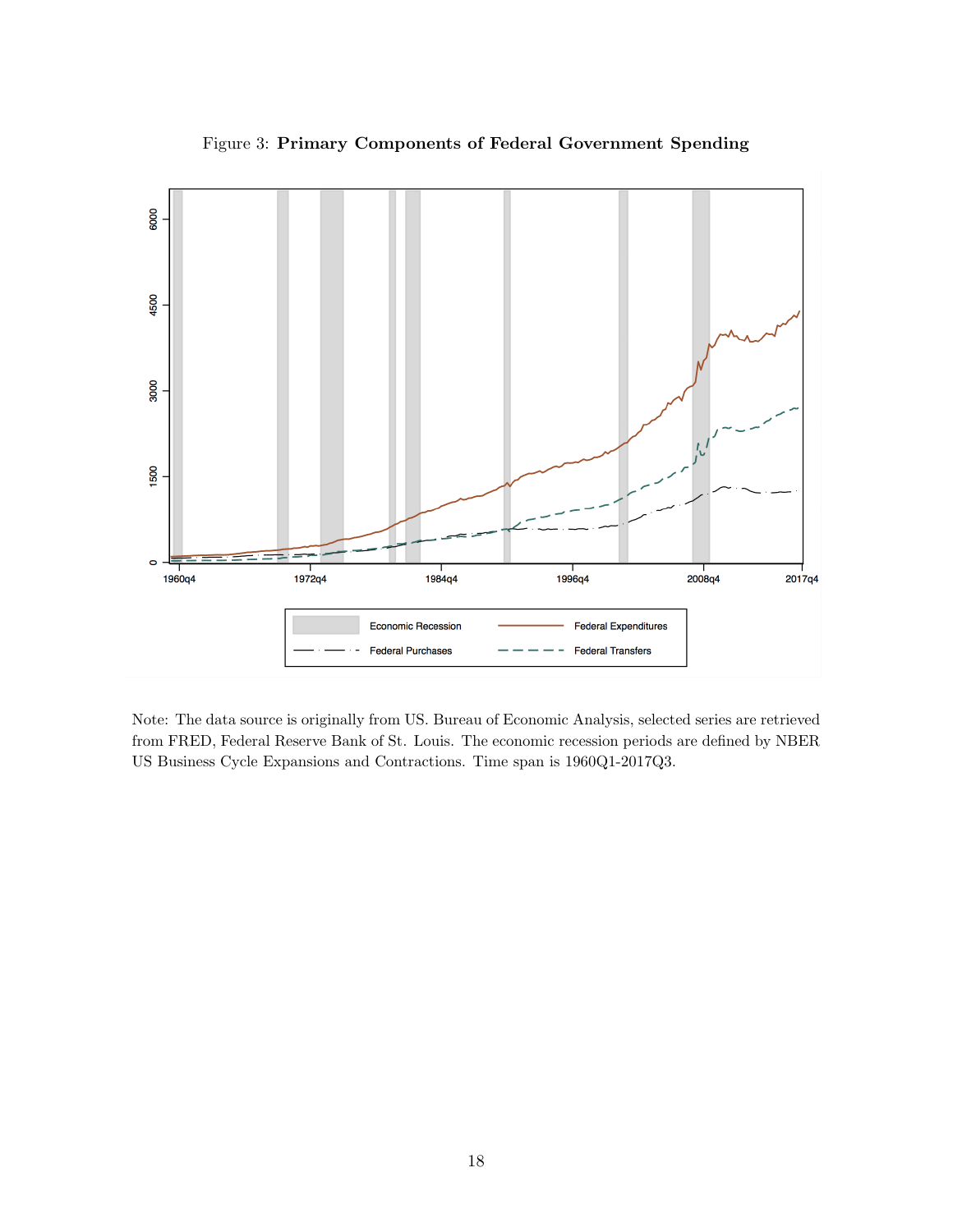

Figure 4: Growth of Federal Purchases v.s. Transfers: quarterly mean (%)

Note: The data source is originally from US. Bureau of Economic Analysis, selected series are retrieved from FRED, Federal Reserve Bank of St. Louis. The "in-crisis" period is particularly focus on the Great Economic Recession period: 2007Q4-2009Q2, which is defined by NBER US Business Cycle Expansions and Contractions; "pre-crisis" is 1960Q1-2007Q3; "post-crisis" is 2009Q3-2017Q2; "full-sample" is 1960Q1-2017Q3.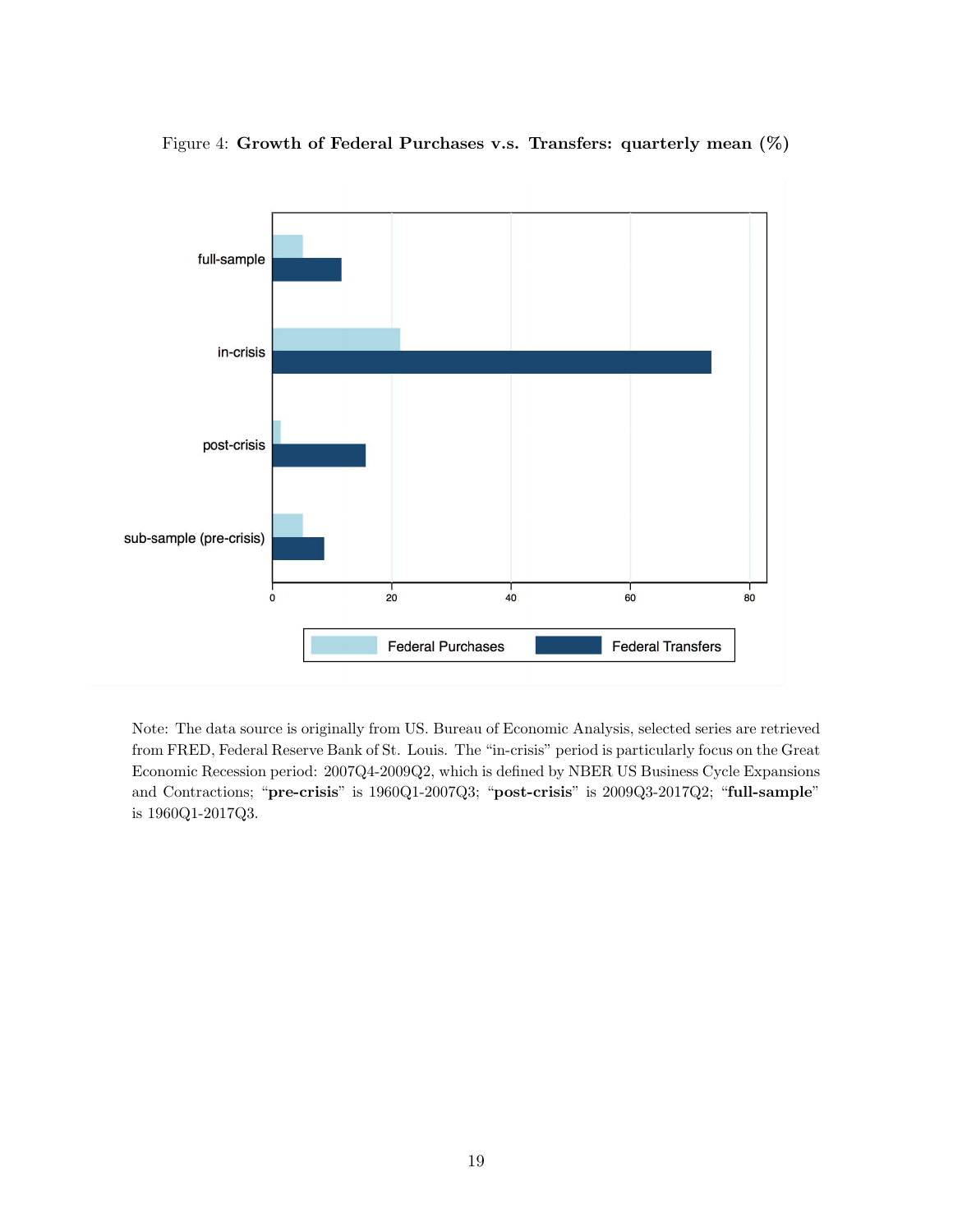

Figure 5: The Share of Total Purchases by Governments: Federal v.s. State & Local

Note: The *solid line* depicts the state  $&$  local government purchases share of total purchases. The long-dash line is the federal purchases share of total purchases. The bar chart shows the differences between federal and state and local shares. The *reference line in dash* is indicating the break-even point of the differences. Data source is US. Bureau of Economic Analysis, selected series are retrieved from FRED, Federal Reserve Bank of St. Louis. Time span is 1960Q1-2017Q3.